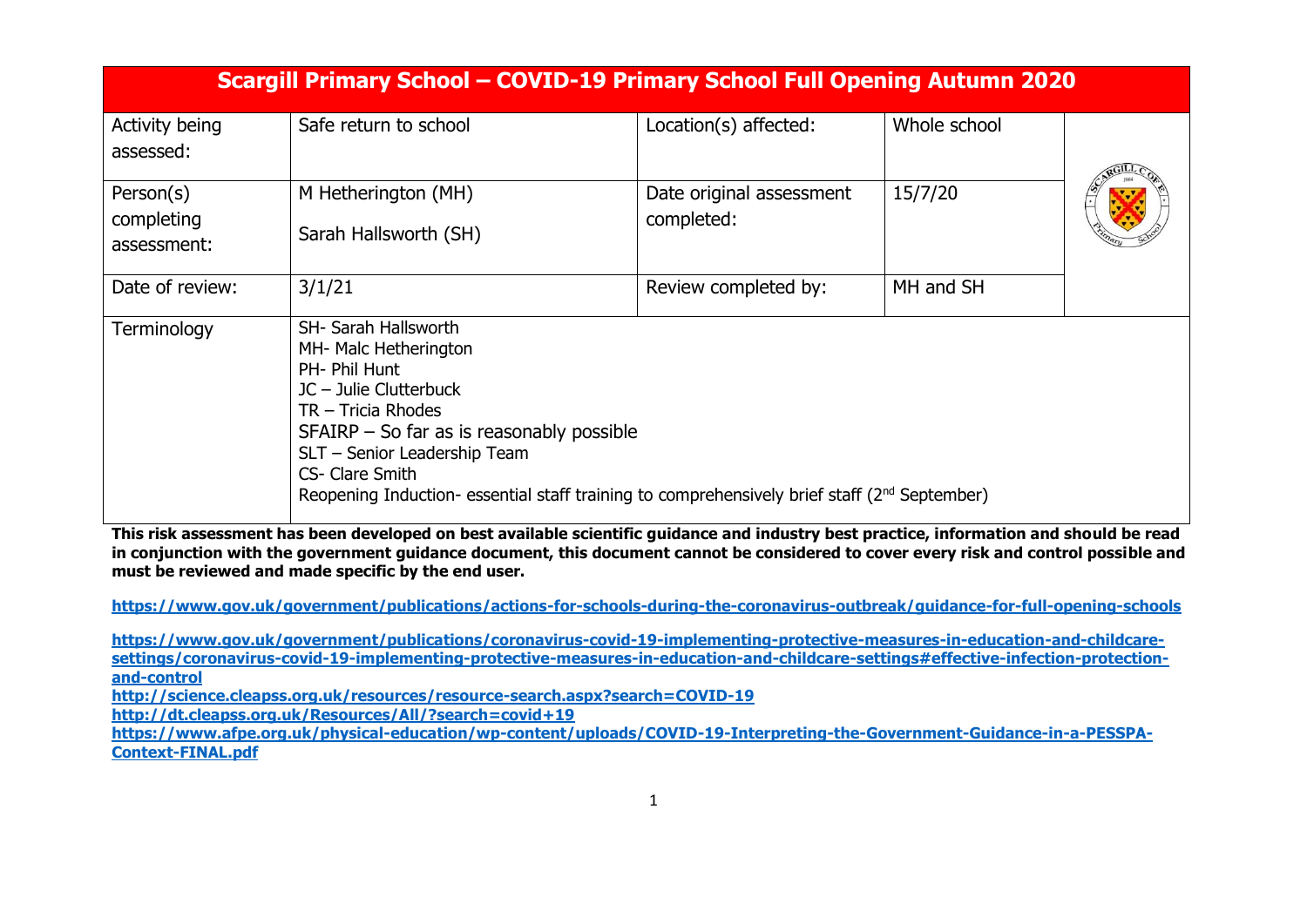| What are the<br>hazards?                                  | Who might<br>be harmed<br>and how?                                                                              | What are you already doing?                                                                                                                                                                                                                                                                                                                                                                                                                                                                                                                                                                                                                                                                                                                                                                                                                                                                                                  | Do you need to do<br>anything else to<br>manage this risk?                                                                  | <b>Action by</b><br>whom and<br>when?                       | <b>Completed</b> |
|-----------------------------------------------------------|-----------------------------------------------------------------------------------------------------------------|------------------------------------------------------------------------------------------------------------------------------------------------------------------------------------------------------------------------------------------------------------------------------------------------------------------------------------------------------------------------------------------------------------------------------------------------------------------------------------------------------------------------------------------------------------------------------------------------------------------------------------------------------------------------------------------------------------------------------------------------------------------------------------------------------------------------------------------------------------------------------------------------------------------------------|-----------------------------------------------------------------------------------------------------------------------------|-------------------------------------------------------------|------------------|
| Re-opening after a<br>lengthy closure/<br>Summer Holiday. | Pupils, staff,<br>visitors, and<br>the general<br>public by<br>unsafe<br>equipment,<br>systems, and<br>premises | Servicing of equipment to be<br>completed in accordance with<br>manufacturers requirements.<br>Recommission/service any<br>equipment/systems where<br>statutory maintenance has not<br>been carried out prior to use.<br>Water hygiene management<br>arrangements to be reviewed and<br>additional flushing, chlorination,<br>and maintenance to be<br>undertaken in line with Legionella<br>risk assessment.<br>Check fire safety systems<br>including checking fire doors are<br>operational and fire alarm and<br>emergency lights are operational.<br>Managing school premises<br>guidance<br>Clean and disinfect all areas and<br>surfaces prior to reopening and if<br>necessary, utilise pest control for<br>insect infestations, particularly in<br>the kitchen and/or food<br>preparation areas.<br>Deep clean the kitchen prior to<br>reopening before food<br>preparation resumed if this has<br>not been in use. | Flushing of hot and<br>cold-water outlets<br>including non-mains<br>drinking water sources<br>that have not been in<br>use. | PH by 4 <sup>th</sup><br>January<br>Catering<br>Staff (DCC) |                  |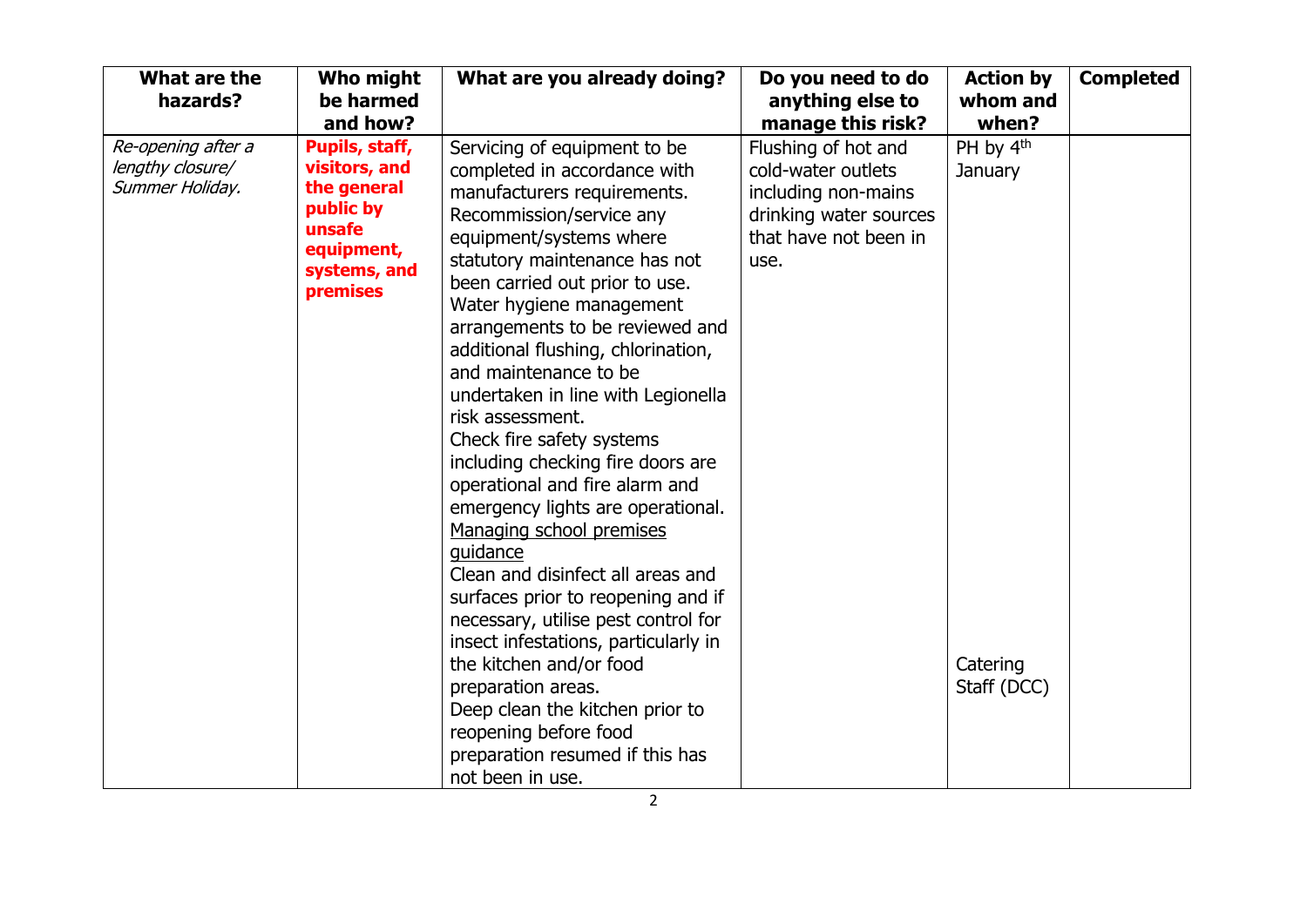| What are the<br>hazards?                                                                                 | Who might<br>be harmed<br>and how?                                                    | What are you already doing?                                                                                                                                                                                                                                                                                                                                                                                                                                                                                                                       | Do you need to do<br>anything else to<br>manage this risk?                                                                                   | <b>Action by</b><br>whom and<br>when?                                                                                                                                                                          | <b>Completed</b> |
|----------------------------------------------------------------------------------------------------------|---------------------------------------------------------------------------------------|---------------------------------------------------------------------------------------------------------------------------------------------------------------------------------------------------------------------------------------------------------------------------------------------------------------------------------------------------------------------------------------------------------------------------------------------------------------------------------------------------------------------------------------------------|----------------------------------------------------------------------------------------------------------------------------------------------|----------------------------------------------------------------------------------------------------------------------------------------------------------------------------------------------------------------|------------------|
|                                                                                                          |                                                                                       | Update key holder information.                                                                                                                                                                                                                                                                                                                                                                                                                                                                                                                    |                                                                                                                                              |                                                                                                                                                                                                                |                  |
| Contracting COVID-19<br>from being in the<br>school environment<br>by contact with an<br>infected person | Pupils, staff,<br>visitors, and<br>the general<br>public<br>becoming<br>infected with | Staff, pupils or visitors who have<br>tested positive for COVID-19 are<br>not allowed into the school<br>premises until they have self-<br>isolated for the recommended                                                                                                                                                                                                                                                                                                                                                                           | Re-send clear<br>guidance to all staff<br>and parents/carers of<br>pupils                                                                    | SH and MH<br>by 21/7/20                                                                                                                                                                                        |                  |
|                                                                                                          | <b>COVID-19:</b>                                                                      | government period of 7 days; if<br>the individual continues to have a<br>raised temperature, they are<br>required to remain away from<br>school until a normal temperature<br>can be maintained.<br>Staff pupils or visitors living in the<br>same household as a person who<br>have tested positive for COVID-19<br>are not allowed into the school<br>premises until they have self-<br>isolated for the government<br>period of 14 days.<br>Staff, pupils, and visitors<br>exhibiting signs of COVID-19 as<br>detailed (high temperature and a | Have a procedure in<br>place to isolate pupils<br>that appear<br>symptomatic on site<br>until collected- Mini-<br>meeting room to be<br>used | SH/MH to<br>host Whole<br>school staff<br>meeting<br>prior to<br>school<br>opening<br>$2/9/20$ , to<br>inform all<br>staff of<br>procedures<br>and details<br>of isolation<br>area should<br>it be<br>required |                  |
|                                                                                                          |                                                                                       | new continuous cough)<br>are requested to stay away from<br>school until well and<br>asymptomatic; any person<br>arriving at school exhibiting<br>symptoms will be required to                                                                                                                                                                                                                                                                                                                                                                    |                                                                                                                                              | All staff<br>reissued<br>with risk<br>assessment<br>prior to 4 <sup>th</sup><br><b>January</b>                                                                                                                 |                  |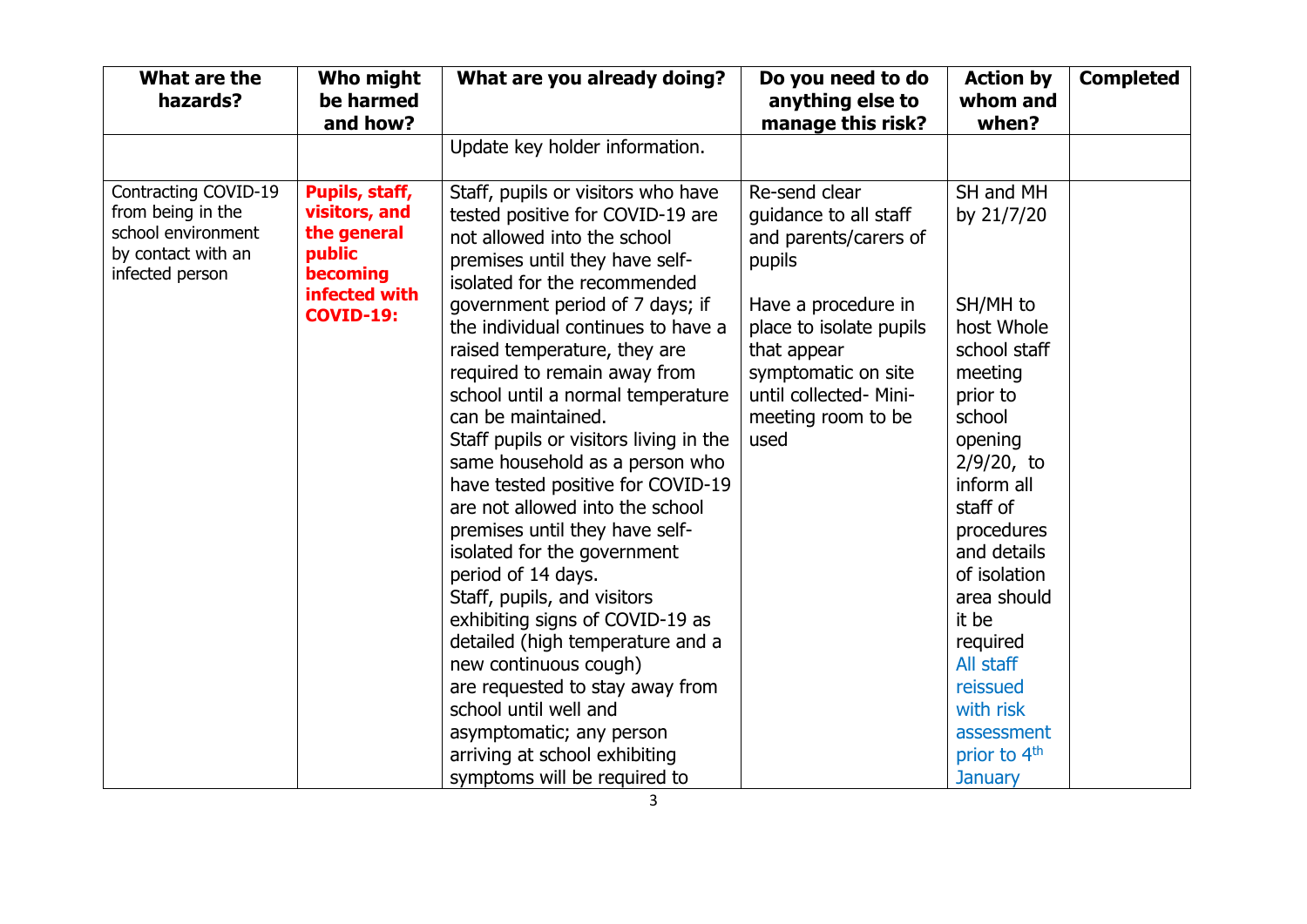| What are the<br>hazards?                                                      | Who might<br>be harmed                                                                                                                                                                          | What are you already doing?                                                                                                                                                                                                                                                                                                                                                                                                                                                                                                                                                                                                                                                                                  | Do you need to do<br>anything else to | <b>Action by</b><br>whom and                               | <b>Completed</b> |
|-------------------------------------------------------------------------------|-------------------------------------------------------------------------------------------------------------------------------------------------------------------------------------------------|--------------------------------------------------------------------------------------------------------------------------------------------------------------------------------------------------------------------------------------------------------------------------------------------------------------------------------------------------------------------------------------------------------------------------------------------------------------------------------------------------------------------------------------------------------------------------------------------------------------------------------------------------------------------------------------------------------------|---------------------------------------|------------------------------------------------------------|------------------|
|                                                                               | and how?                                                                                                                                                                                        |                                                                                                                                                                                                                                                                                                                                                                                                                                                                                                                                                                                                                                                                                                              | manage this risk?                     | when?                                                      |                  |
|                                                                               |                                                                                                                                                                                                 | return home.<br>If an individual has symptoms,<br>undertakes a COVID-19 test and<br>this is negative, on evidence of<br>the negative test they will be able<br>to return to school.<br>Government self-isolation<br>quidance                                                                                                                                                                                                                                                                                                                                                                                                                                                                                 |                                       | 2021                                                       |                  |
| Vulnerable staff or<br>pupils contracting<br>COVID-19 from being<br>in school | <b>Staff deemed</b><br>vulnerable see<br>government<br>list are likely<br>to experience<br><b>worse</b><br>symptoms and<br><b>additional</b><br>health issues<br>if contract<br><b>COVID-19</b> | Staff and pupil survey undertaken<br>to determine individuals that are<br>clinically vulnerable/ clinically<br>extremely vulnerable. Where<br>identified in an at-risk category a<br>individual risk assessment will be<br>put in place to provide adequate<br>controls within school.<br>Any staff who request an<br>individual risk assessment will<br>have one, whether they are<br>categorised as clinically extremely<br>vulnerable or not. Pregnant staff<br>will also have an individual risk<br>assessment.<br>Where pupils health is such that<br>they are required to remain at<br>home, suitable home learning<br>support covering whole<br>curriculum to be developed on an<br>individual basis. | Seek medical advice<br>where needed.  | SH by<br>21/7/20<br>SH or MH-<br>as and when<br>requested. |                  |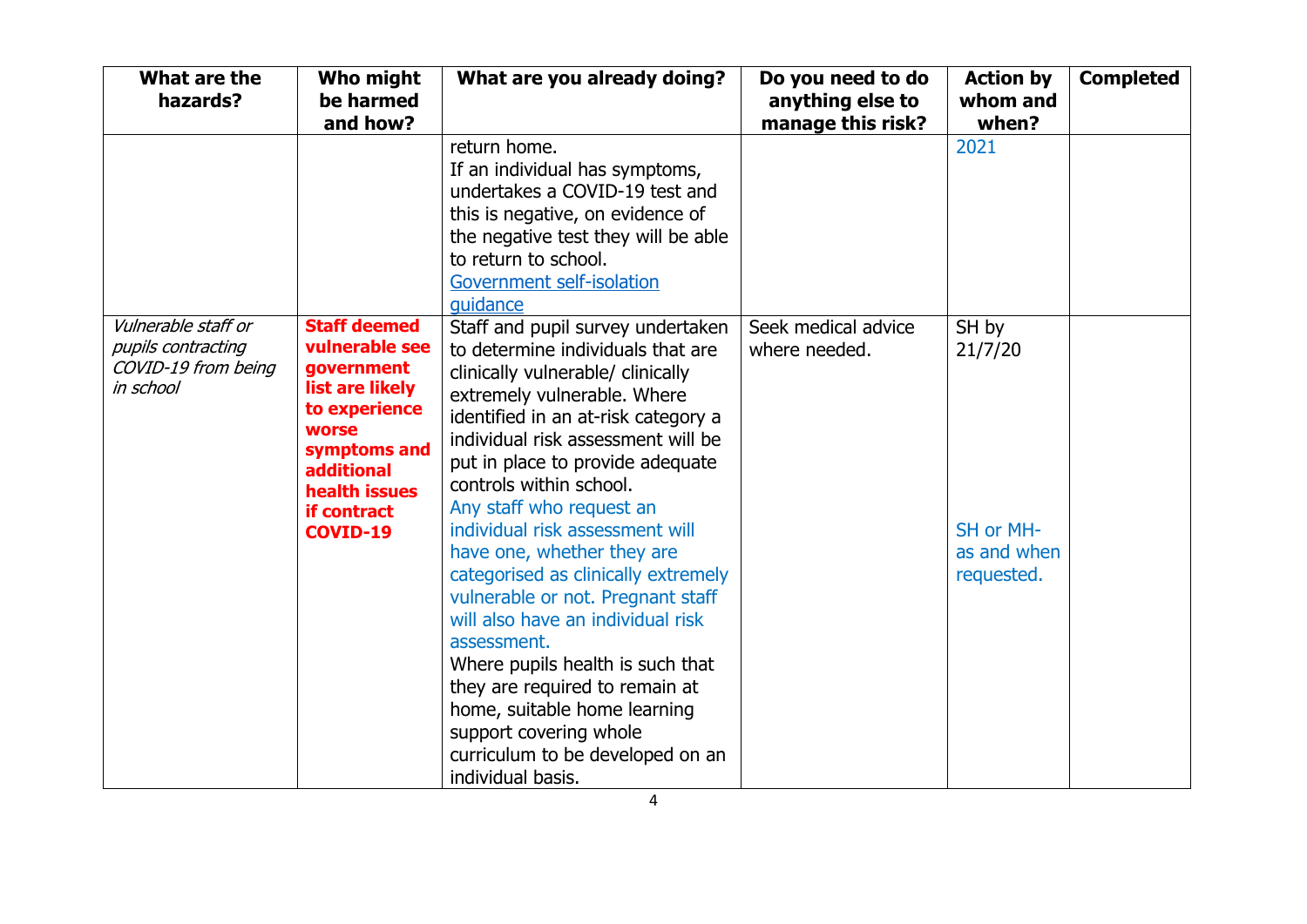| What are the<br>hazards?                                                                        | Who might<br>be harmed                                                                                    | What are you already doing?                                                                                                                                                                                                                                                                                                                                                                                                                                                                                                                                                                                                                                                                                                                                                                                                                                                                                                                                   | Do you need to do<br>anything else to                                                                                                                                                                                                                                         | <b>Action by</b><br>whom and                    | <b>Completed</b> |
|-------------------------------------------------------------------------------------------------|-----------------------------------------------------------------------------------------------------------|---------------------------------------------------------------------------------------------------------------------------------------------------------------------------------------------------------------------------------------------------------------------------------------------------------------------------------------------------------------------------------------------------------------------------------------------------------------------------------------------------------------------------------------------------------------------------------------------------------------------------------------------------------------------------------------------------------------------------------------------------------------------------------------------------------------------------------------------------------------------------------------------------------------------------------------------------------------|-------------------------------------------------------------------------------------------------------------------------------------------------------------------------------------------------------------------------------------------------------------------------------|-------------------------------------------------|------------------|
|                                                                                                 | and how?                                                                                                  |                                                                                                                                                                                                                                                                                                                                                                                                                                                                                                                                                                                                                                                                                                                                                                                                                                                                                                                                                               | manage this risk?                                                                                                                                                                                                                                                             | when?                                           |                  |
| Congestion when<br>accessing or leaving<br>school grounds/<br>controlling mixing of<br>bubbles. | Pupils, staff,<br>visitors, and<br>the general<br>public<br>becoming<br>infected with<br><b>COVID-19:</b> | Start and finish times for Bubbles<br>staggered to reduce congestion.<br>Different entrances and exits used<br>where possible.<br>Families requested to only send<br>one adult per family group to<br>drop off and collect pupils to<br>reduce potential overcrowding;<br>only children of primary school<br>age or under to accompany adult<br>if it is not possible for them to be<br>at home with another responsible<br>person.<br>year groups given clear<br>information about gates/times for<br>drop off and collection.<br>Designated areas for each Bubble<br>to be put in place on playground<br>to avoid mixing of bubbles.<br>Parents to be encouraged to drop<br>off and leave as quickly as<br>possible.<br>Parents recommended to wear<br>face masks whilst on site.<br>For collection, parents to wait on<br>playground at designated areas<br>and staff to bring out children to<br>them for collection, once<br>child(ren) and parent/carer | Clear plan to be<br>documented detailing<br>different bubbles start<br>and finish times and<br>entry exit points and<br>communicated with<br>parents, carers, and<br>pupils.<br>System to be in place<br>to manage pupils who<br>arrive late or are not<br>collected on time. | MH and SH<br>letter to<br>parents by<br>21/7/20 |                  |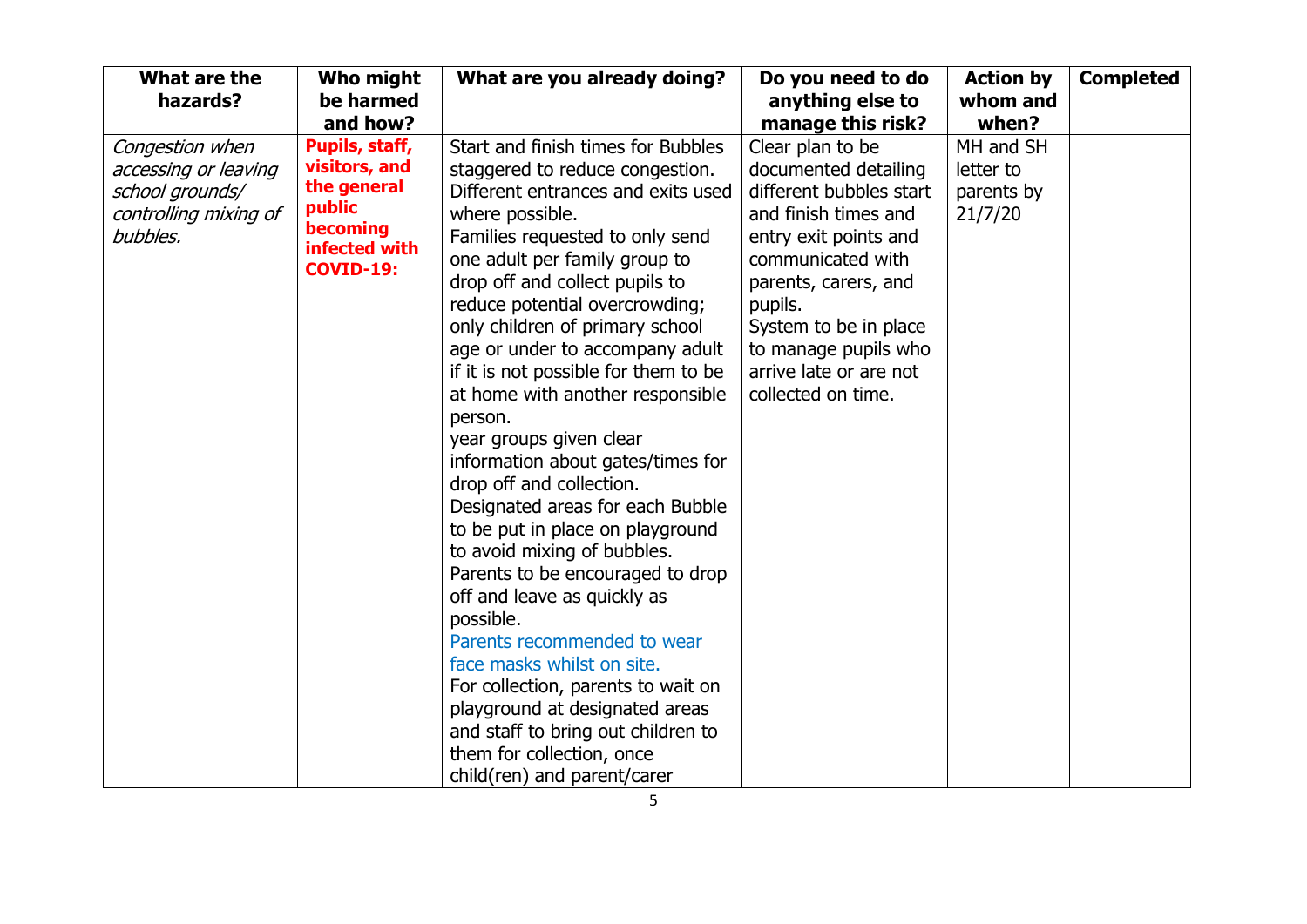| What are the<br>hazards?                                                                                                                                   | Who might<br>be harmed<br>and how?                                                                        | What are you already doing?                                                                                                                                                                                                                                                                                                                                                                                                                                                                                                                                                                                                                                                                                                                                                                                                                                                                                   | Do you need to do<br>anything else to<br>manage this risk?              | <b>Action by</b><br>whom and<br>when? | <b>Completed</b> |
|------------------------------------------------------------------------------------------------------------------------------------------------------------|-----------------------------------------------------------------------------------------------------------|---------------------------------------------------------------------------------------------------------------------------------------------------------------------------------------------------------------------------------------------------------------------------------------------------------------------------------------------------------------------------------------------------------------------------------------------------------------------------------------------------------------------------------------------------------------------------------------------------------------------------------------------------------------------------------------------------------------------------------------------------------------------------------------------------------------------------------------------------------------------------------------------------------------|-------------------------------------------------------------------------|---------------------------------------|------------------|
| Congestion or<br><i>inability to</i><br>adequately manage<br>pupils accessing or<br>leaving school<br>building or moving<br>around during class<br>changes | Pupils, staff,<br>visitors, and<br>the general<br>public<br>becoming<br>infected with<br><b>COVID-19:</b> | reunited, parent/carer requested<br>to leave site immediately by<br>designated gate.<br>Staff advised to arrive by main<br>school entrance and within<br>designated timeframe prior to<br>pupil's arrival (contract<br>dependent) and to ensure that<br>they maintain appropriate social<br>distancing within the car park and<br>on pathways.<br>Children to enter school via the<br>external door to their classroom<br>in a calm and orderly manner.<br>Staff to walk their bubble in a<br>controlled manner directly from<br>their classroom to the<br>playground. Children to be<br>released by the teacher form the<br>same entry/exit point to be<br>reunited with their parents/carers<br>for collection at the end of the<br>day.<br>Minimal movement of pupils<br>around the school building.<br>Social distancing signage and<br>floor markings displayed.<br><b>Children and staff to walk on</b> | Parents to be notified<br>of entry/exit points<br>and times via letter. | SH and MH<br>by 21/7/20               |                  |
|                                                                                                                                                            |                                                                                                           | the left hand side of corridors                                                                                                                                                                                                                                                                                                                                                                                                                                                                                                                                                                                                                                                                                                                                                                                                                                                                               |                                                                         |                                       |                  |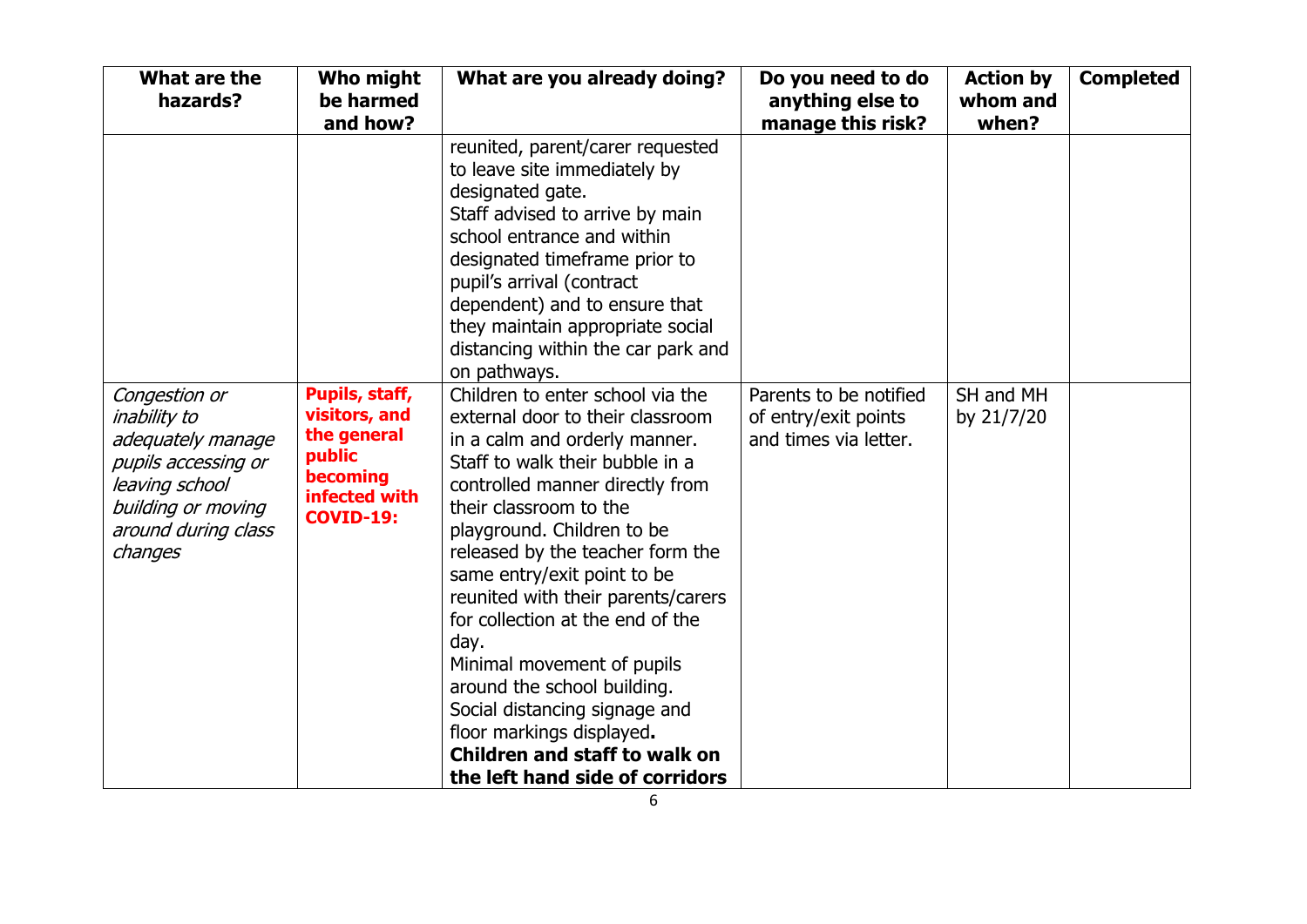| What are the<br>hazards? | Who might<br>be harmed | What are you already doing?           | Do you need to do<br>anything else to | <b>Action by</b><br>whom and | <b>Completed</b> |
|--------------------------|------------------------|---------------------------------------|---------------------------------------|------------------------------|------------------|
|                          | and how?               |                                       | manage this risk?                     | when?                        |                  |
|                          |                        | at all times.                         |                                       |                              |                  |
| Ineffective personal     | Pupils, staff,         | Robust handwashing promoted.          | Hand sanitiser must                   | TR to                        |                  |
| hygiene measures         | visitors, and          | Staff and pupils are requested to     | contain a minimum of                  | ensure                       |                  |
|                          | the general            | wash hands prior to leaving home      | 60% alcohol                           | purchase of                  |                  |
|                          | public<br>becoming     | in the morning.                       |                                       | sufficient                   |                  |
|                          | infected with          | All staff and pupils <b>must</b> wash |                                       | cleaning                     |                  |
|                          | <b>COVID-19:</b>       | their hands for a minimum of 20       |                                       | materials.                   |                  |
|                          |                        | seconds with liquid soap and          |                                       | PH to                        |                  |
|                          |                        | water or sanitiser on arrival at      | Ensure sufficient                     | ensure all                   |                  |
|                          |                        | school.                               | disposable tissues are                | cleaning                     |                  |
|                          |                        | Following use of toilet facilities    | available in school.                  | materials                    |                  |
|                          |                        | hands <b>must</b> be washed with      |                                       | are                          |                  |
|                          |                        | liquid soap and water.                |                                       | available.                   |                  |
|                          |                        | Before and after breaktimes,          |                                       | Portable                     |                  |
|                          |                        | eating and after a bout of            | Display handwashing                   | <b>Sinks</b>                 |                  |
|                          |                        | coughing/sneezing or following        | posters by all sinks                  | purchased.                   |                  |
|                          |                        | outside play hands <b>must</b> be     |                                       | 2/9/20                       |                  |
|                          |                        | washed with liquid soap and           | Display Catch it Kill it              |                              |                  |
|                          |                        | water or hand sanitiser.              | Bin it Posters around                 |                              |                  |
|                          |                        | Staff and pupils encouraged to        | school                                |                              |                  |
|                          |                        | follow the Catch it, Kill it, Bin it  |                                       |                              |                  |
|                          |                        | protocol - disposable tissues or      |                                       |                              |                  |
|                          |                        | toilet tissue is available in         | Ensure sufficient hand                |                              |                  |
|                          |                        | classrooms and staff areas and to     | sanitiser is available.               |                              |                  |
|                          |                        | be immediately placed in a lidded     |                                       |                              |                  |
|                          |                        | bin or flushed down a toilet          | Children to be                        |                              |                  |
|                          |                        | following use $-$ used tissues must   | reminded regularly                    |                              |                  |
|                          |                        | not be left on desks or other         | about hygiene                         |                              |                  |
|                          |                        | surfaces.                             | expectations                          |                              |                  |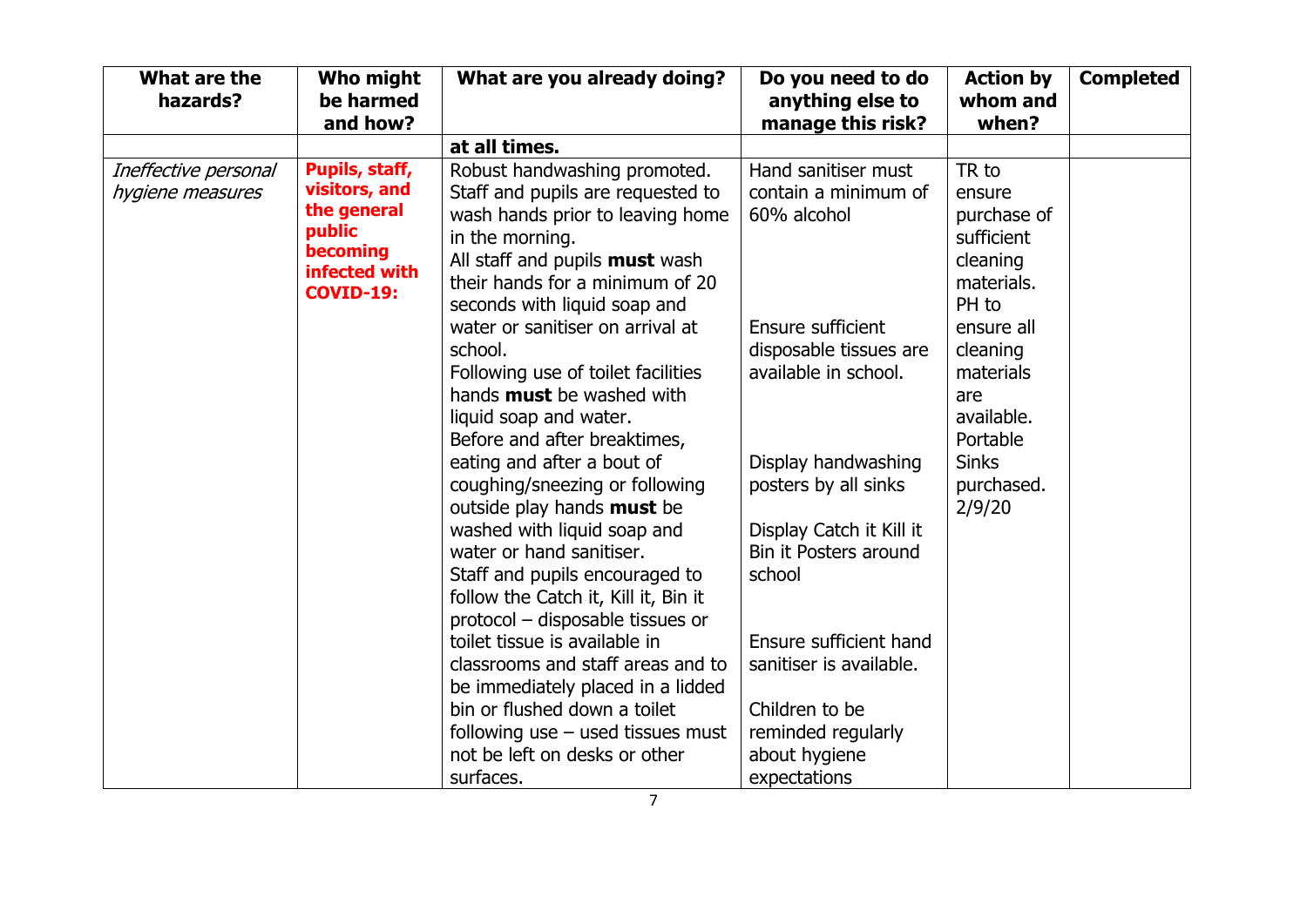| What are the<br>hazards?                                      | Who might<br>be harmed<br>and how?                                                                        | What are you already doing?                                                                                                                                                                                                                                                                                                                                                                                                                                                                                                                                                                          | Do you need to do<br>anything else to<br>manage this risk?                                                            | <b>Action by</b><br>whom and<br>when?                                                          | <b>Completed</b> |
|---------------------------------------------------------------|-----------------------------------------------------------------------------------------------------------|------------------------------------------------------------------------------------------------------------------------------------------------------------------------------------------------------------------------------------------------------------------------------------------------------------------------------------------------------------------------------------------------------------------------------------------------------------------------------------------------------------------------------------------------------------------------------------------------------|-----------------------------------------------------------------------------------------------------------------------|------------------------------------------------------------------------------------------------|------------------|
|                                                               |                                                                                                           | Posters are displayed by sinks to<br>show how to effectively wash<br>hands.<br>Catch it, kill it, Bin it posters<br>displayed around the school.<br>Hand sanitiser available for staff<br>who are unable to leave<br>classrooms whilst supervising<br>pupils.<br>Where pupils are to use hand<br>sanitiser this should be done<br>under adult supervision.<br>Hand sanitiser is available but<br>should only be used whereby<br>handwashing is not accessible<br>rather than a general alternative<br>to handwashing.<br>Non-essential items not to be<br>brought into school by pupils or<br>staff. |                                                                                                                       |                                                                                                |                  |
| Possible<br>contamination in<br>reception areas and<br>office | Pupils, staff,<br>visitors, and<br>the general<br>public<br>becoming<br>infected with<br><b>COVID-19:</b> | Parents are not currently allowed<br>into reception area without an<br>appointment.<br>Hand sanitiser to be available at<br>reception for visitors to use on<br>arrival before signing in.<br>Parents/carers advised to contact<br>school by phone if they need to<br>speak to a teacher or member of                                                                                                                                                                                                                                                                                                | Meetings with parents<br>only to take place in<br>large, well ventilated<br>rooms- Classrooms or<br>the meeting room. | All staff to<br>be reminded<br>by SH/MH at<br>the briefing<br>on 2 <sup>nd</sup><br>September. |                  |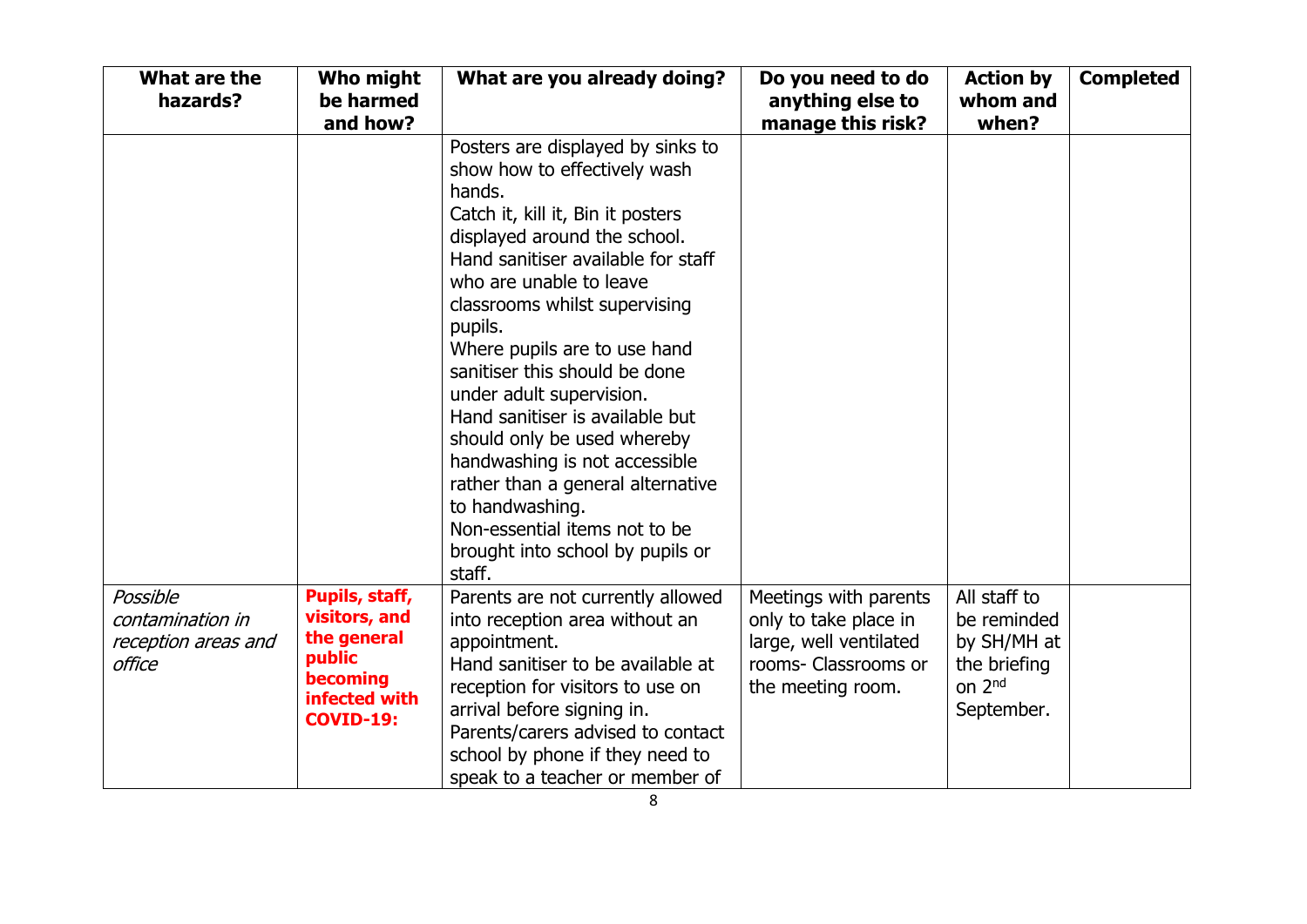| What are the<br>hazards? | Who might<br>be harmed<br>and how? | What are you already doing?                   | Do you need to do<br>anything else to<br>manage this risk? | <b>Action by</b><br>whom and<br>when? | <b>Completed</b> |
|--------------------------|------------------------------------|-----------------------------------------------|------------------------------------------------------------|---------------------------------------|------------------|
|                          |                                    | SLT and meetings will be                      |                                                            |                                       |                  |
|                          |                                    | arranged and accommodated                     |                                                            |                                       |                  |
|                          |                                    | either outside or in a planned                |                                                            |                                       |                  |
|                          |                                    | manner within the building.                   | If staff currently share                                   | Staff -                               |                  |
|                          |                                    | Staff to pass through reception               | desks, a cleaning                                          | ongoing                               |                  |
|                          |                                    | maintaining appropriate social                | regime must be                                             |                                       |                  |
|                          |                                    | distancing.                                   | introduced to sanitise                                     |                                       |                  |
|                          |                                    | Due to office size, layout and                | desks between "shifts"                                     |                                       |                  |
|                          |                                    | limited space, non-office-based               |                                                            |                                       |                  |
|                          |                                    | staff are not to enter the office             |                                                            |                                       |                  |
|                          |                                    | area, requests to be made from                |                                                            |                                       |                  |
|                          |                                    | the doorway.<br>Office staff to work at their |                                                            |                                       |                  |
|                          |                                    | designated desks to avoid shared              |                                                            |                                       |                  |
|                          |                                    | equipment and to be responsible               |                                                            |                                       |                  |
|                          |                                    | for regular cleaning of IT and                |                                                            |                                       |                  |
|                          |                                    | phone equipment using suitable                |                                                            |                                       |                  |
|                          |                                    | cleaning materials/sanitisers.                |                                                            |                                       |                  |
|                          |                                    | Hand sanitiser to be made                     |                                                            |                                       |                  |
|                          |                                    | available at visitors signing in              |                                                            |                                       |                  |
|                          |                                    | area.                                         |                                                            |                                       |                  |
|                          |                                    | If teaching and support staff need            |                                                            |                                       |                  |
|                          |                                    | resources printed in the office this          |                                                            |                                       |                  |
|                          |                                    | should be managed by the office               |                                                            |                                       |                  |
|                          |                                    | staff and collected from                      |                                                            |                                       |                  |
|                          |                                    | designated point.                             |                                                            |                                       |                  |
| Possible                 | Pupils, staff,                     | Classrooms with external door                 | Set up classroom                                           | <b>Class</b>                          |                  |
| contamination within     | visitors, and                      | direct to the outside to be used              | environments                                               | teachers by                           |                  |
| classroom/teaching       | the general                        | where possible.                               |                                                            | 2/9/20                                |                  |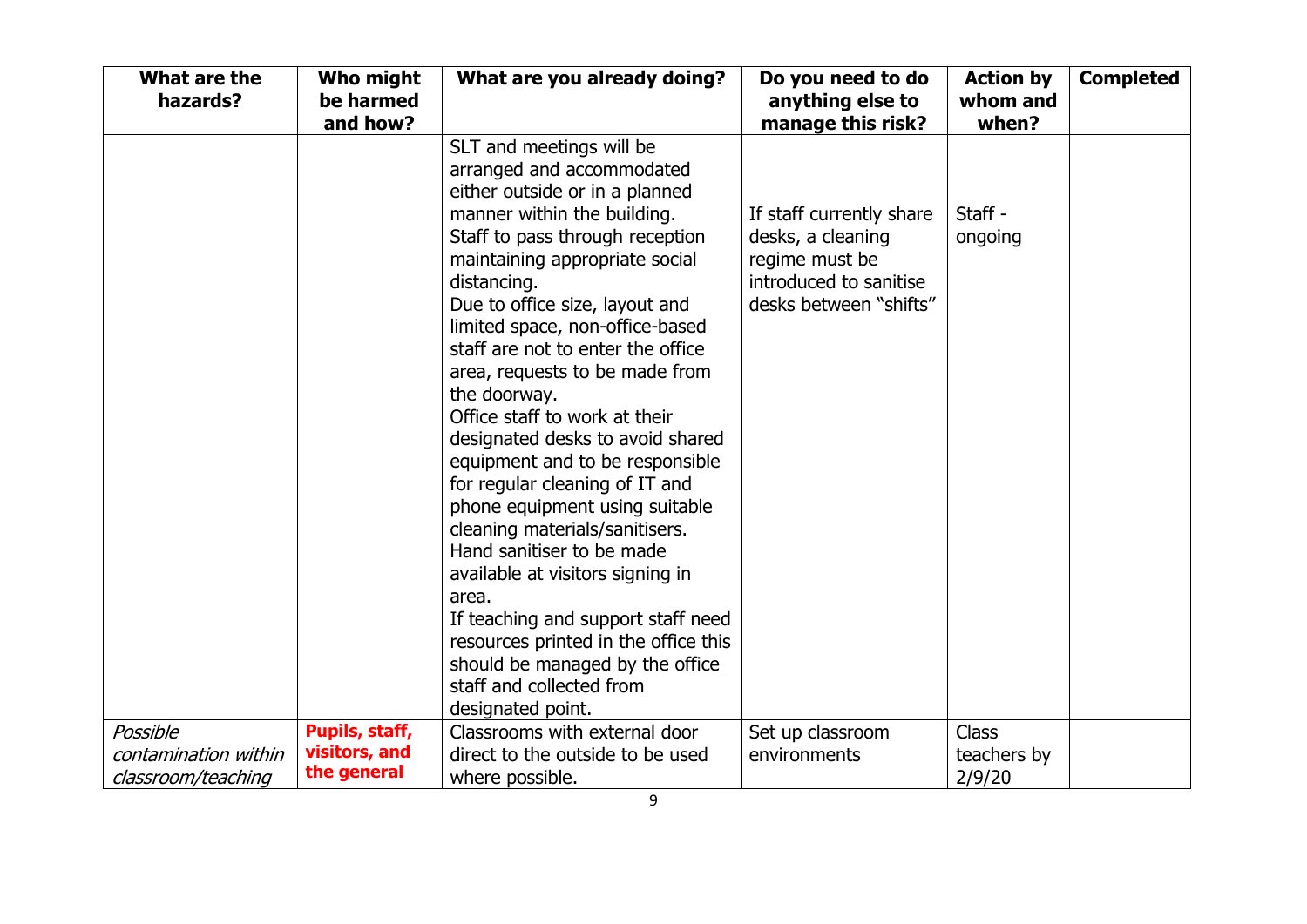| What are the<br>hazards? | <b>Who might</b><br>be harmed<br>and how?               | What are you already doing?                                                                                                                                                                                                                                                                                                                                                                                                                                                                                                                                                                                                                                                                                                                                                                                                                                                                                                                    | Do you need to do<br>anything else to<br>manage this risk?                                                                                                                                                                                                                                                               | <b>Action by</b><br>whom and<br>when?                                                                  | <b>Completed</b> |
|--------------------------|---------------------------------------------------------|------------------------------------------------------------------------------------------------------------------------------------------------------------------------------------------------------------------------------------------------------------------------------------------------------------------------------------------------------------------------------------------------------------------------------------------------------------------------------------------------------------------------------------------------------------------------------------------------------------------------------------------------------------------------------------------------------------------------------------------------------------------------------------------------------------------------------------------------------------------------------------------------------------------------------------------------|--------------------------------------------------------------------------------------------------------------------------------------------------------------------------------------------------------------------------------------------------------------------------------------------------------------------------|--------------------------------------------------------------------------------------------------------|------------------|
| and learning spaces      | public<br>becoming<br>infected with<br><b>COVID-19:</b> | Table and chair layout within<br>classrooms and learning areas to<br>be assessed and set out with all<br>desks and chairs facing the same<br>direction as far as is practicable.<br>Staff are to maintain social<br>distancing from other members of<br>staff and pupils where possible.<br>Outdoor learning to be considered<br>and undertaken maintaining social<br>distancing.<br>Where appropriate, pupils to be<br>given their own designated space<br>at a desk to minimise any<br>potential cross contamination.<br>Use of communal equipment<br>between bubbles will be avoided<br>where possible, any shared<br>equipment and toys being used<br>will be cleanable and disinfected<br>prior and after use.<br>Resources available will be limited<br>to what is essential for use of a<br>daily basis and planned in<br>advance.<br>Computer keyboard/mouse, touch<br>screens/interactive whiteboards<br>and phone only to be used by | Staffroom should only<br>be used by staff when<br>a safe distance can be<br>maintained. Staff<br>should use an<br>alternative space if the<br>staffroom is too<br>crowded.<br>The class teacher and<br>any support staff will<br>be responsible for the<br>cleaning of equipment<br>and resources used in<br>each bubble | Staff -<br>ongoing<br>Staff on a<br>daily basis<br><b>Class</b><br>teachers to<br>oversee -<br>ongoing |                  |
|                          |                                                         | lead teacher/staff member in the                                                                                                                                                                                                                                                                                                                                                                                                                                                                                                                                                                                                                                                                                                                                                                                                                                                                                                               |                                                                                                                                                                                                                                                                                                                          |                                                                                                        |                  |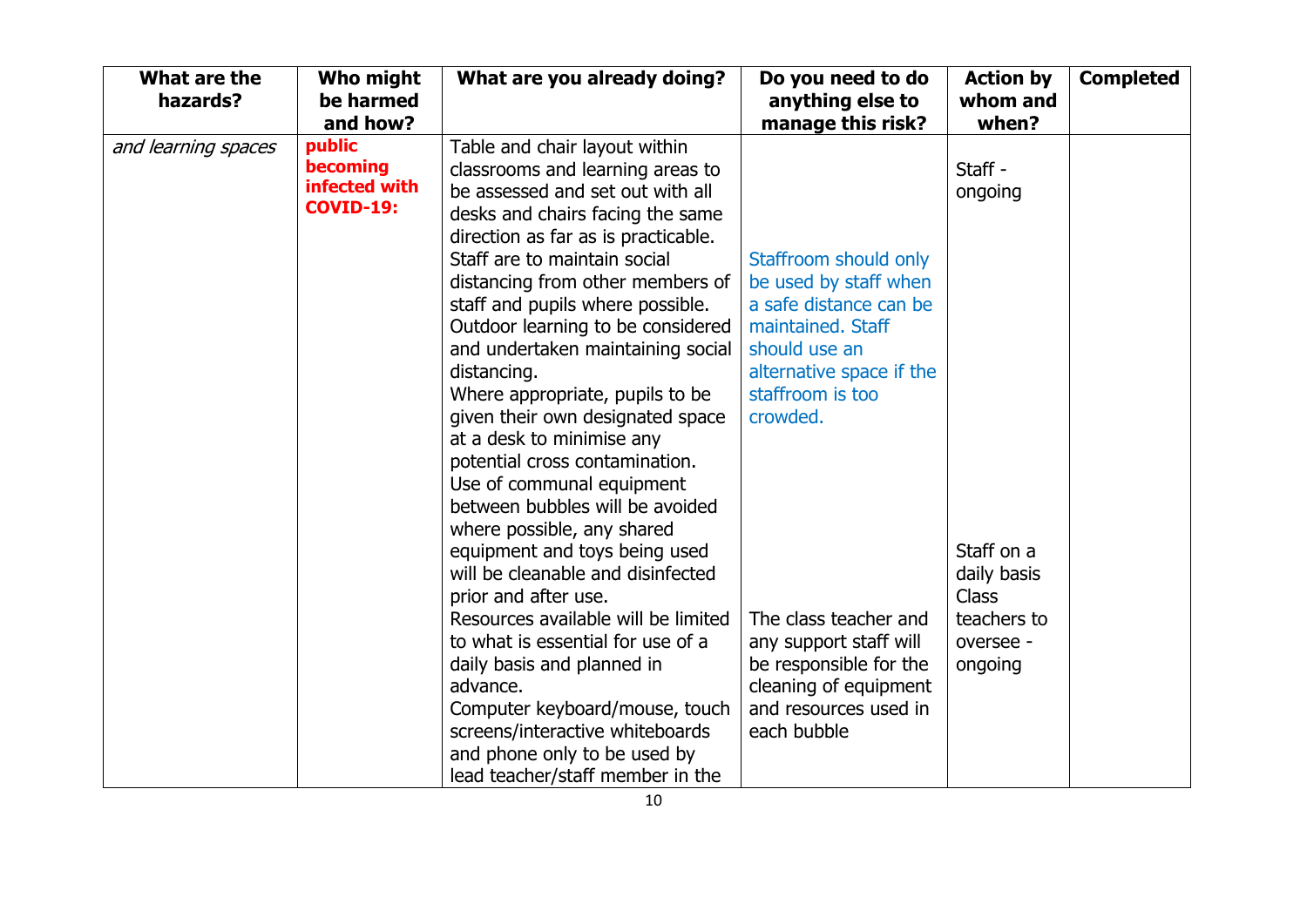| What are the<br>hazards?                                              | Who might<br>be harmed<br>and how?                                                                        | What are you already doing?                                                                                                                                                                                                                                                                                                                                                                                                                                                                                                                                                                                                                   | Do you need to do<br>anything else to<br>manage this risk?      | <b>Action by</b><br>whom and<br>when?      | <b>Completed</b> |
|-----------------------------------------------------------------------|-----------------------------------------------------------------------------------------------------------|-----------------------------------------------------------------------------------------------------------------------------------------------------------------------------------------------------------------------------------------------------------------------------------------------------------------------------------------------------------------------------------------------------------------------------------------------------------------------------------------------------------------------------------------------------------------------------------------------------------------------------------------------|-----------------------------------------------------------------|--------------------------------------------|------------------|
|                                                                       |                                                                                                           | classroom.<br>Weather permitting windows to<br>be opened to provide fresh air to<br>be circulated within classroom<br>and learning areas.<br>Light switches, windows, and<br>blinds only to be operated by lead<br>teacher/staff member in the<br>classroom.                                                                                                                                                                                                                                                                                                                                                                                  |                                                                 |                                            |                  |
| Possible<br>contamination from<br>use of toilet/welfare<br>facilities | Pupils, staff,<br>visitors, and<br>the general<br>public<br>becoming<br>infected with<br><b>COVID-19:</b> | Staff to access welfare facilities<br>maintaining appropriate social<br>distancing.<br>Pupils may be monitored in their<br>use of toilets to avoid<br>overcrowding – younger pupils<br>will be supervised to toilet areas.<br>Staff and pupils must wash hands<br>thoroughly after using toilet<br>facilities (see handwashing).<br>Sufficient liquid soap will be<br>available at all times in all toilets,<br>this will be checked in the<br>morning, after break and after<br>lunchtime by cleaning staff or<br>designated staff member and will<br>be topped up in between if<br>required.<br>Only liquid soap is permitted in<br>school. | Ensure that there are<br>sufficient stocks of<br>soap available | Premises<br>team led by<br>PH by<br>2/9/20 |                  |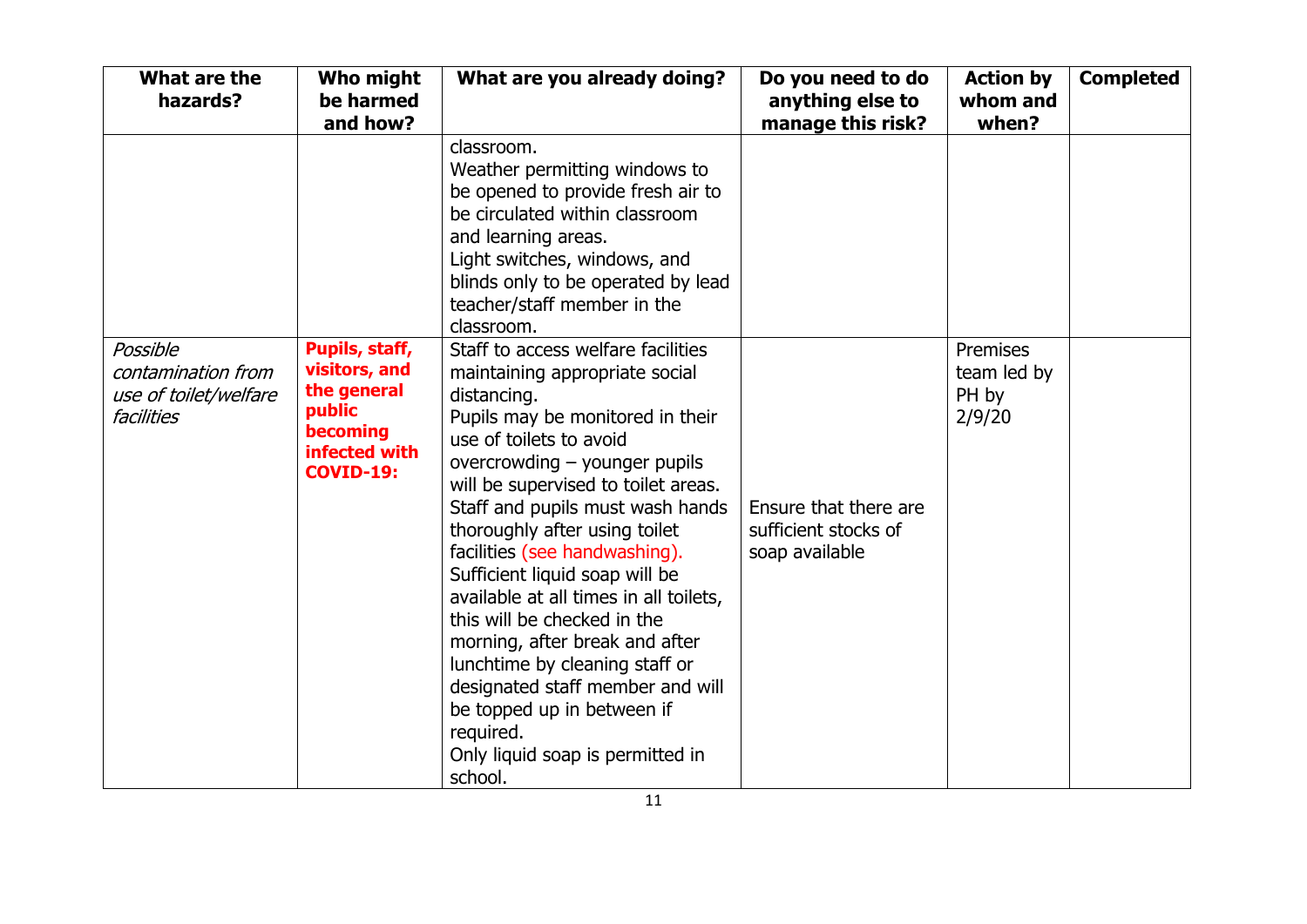| What are the<br>hazards?                                                                                                                                                   | Who might<br>be harmed<br>and how?                                                                        | What are you already doing?                                                                                                                                                                                                                                                                                                                                                                                                                                                                                                                                                                                  | Do you need to do<br>anything else to<br>manage this risk?                                                 | <b>Action by</b><br>whom and<br>when?                                                                                                                                                        | <b>Completed</b> |
|----------------------------------------------------------------------------------------------------------------------------------------------------------------------------|-----------------------------------------------------------------------------------------------------------|--------------------------------------------------------------------------------------------------------------------------------------------------------------------------------------------------------------------------------------------------------------------------------------------------------------------------------------------------------------------------------------------------------------------------------------------------------------------------------------------------------------------------------------------------------------------------------------------------------------|------------------------------------------------------------------------------------------------------------|----------------------------------------------------------------------------------------------------------------------------------------------------------------------------------------------|------------------|
|                                                                                                                                                                            |                                                                                                           | Hand drying will be by air hand<br>drier or disposable towels only.<br>Additional cleaning of toilet and<br>sink facilities to be implemented<br>throughout the school day.<br>Bins in toilets will be emptied<br>daily and this will be reviewed<br>with emptying increased more<br>frequently if required.                                                                                                                                                                                                                                                                                                 | Consider what<br>additional cleaning is<br>required in your<br>setting and specify.                        |                                                                                                                                                                                              |                  |
| Possible<br>contamination from<br>inadequate social<br>distancing or cross<br>contamination of<br>equipment at Break<br>times or during<br>external learning<br>activities | Pupils, staff,<br>visitors, and<br>the general<br>public<br>becoming<br>infected with<br><b>COVID-19:</b> | Break times staggered with staff<br>and pupils allocated specific break<br>times and areas to be accessed<br>"within Bubbles".<br>Fixed external play equipment to<br>be frequently cleaned.<br>Only hard equipment that can be<br>sanitised prior and after use to be<br>available to pupils.<br>If equipment cannot be sanitised<br>between different group usage it<br>must be set aside and isolated for<br>72 hours.<br>Specify zones, times and<br>supervision ratios for each<br>bubble.<br>Staffing ratios assessed and<br>determined in "Bubbles"- see<br>plan<br>If pupils are eating, hands to be | Decide who will be<br>responsible for the<br>cleaning of equipment<br>and resources used in<br>each bubble | PH to<br>ensure<br>outside play<br>equipment<br>is cleaned<br>frequently.<br>Staff in<br>bubbles to<br>access to<br>adequate<br>cleaning<br>materials.<br>On a daily<br>basis from<br>2/9/20 |                  |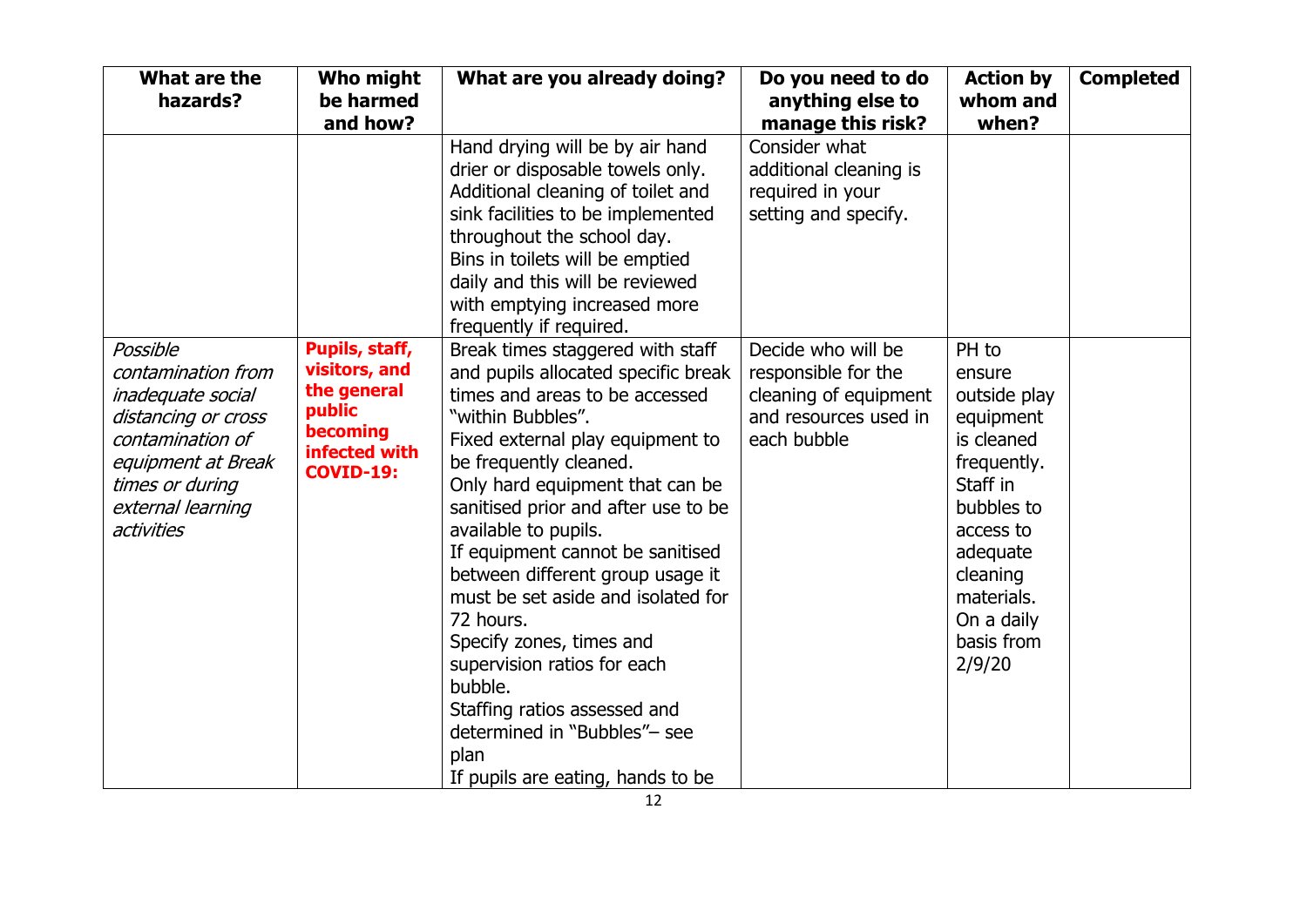| and how?                                                                                                  |                                                                                                                                                                                                                                                                                                                                                                                                                                                                                                                                                                                                                          | anything else to<br>manage this risk?                                                                                                                                                                                                                                                                                                                             | whom and<br>when?                                                 | <b>Completed</b> |
|-----------------------------------------------------------------------------------------------------------|--------------------------------------------------------------------------------------------------------------------------------------------------------------------------------------------------------------------------------------------------------------------------------------------------------------------------------------------------------------------------------------------------------------------------------------------------------------------------------------------------------------------------------------------------------------------------------------------------------------------------|-------------------------------------------------------------------------------------------------------------------------------------------------------------------------------------------------------------------------------------------------------------------------------------------------------------------------------------------------------------------|-------------------------------------------------------------------|------------------|
|                                                                                                           | washed (see handwashing).<br>After external activities - staff<br>and pupils to wash hands (see<br>handwashing).<br>All visiting sports coaches and<br>peripatetic music teachers to<br>review their risk assessments in<br>light of the move to level 4<br>restrictions.                                                                                                                                                                                                                                                                                                                                                |                                                                                                                                                                                                                                                                                                                                                                   | To be<br>submitted to<br><b>SLT</b> before<br>entering<br>school. |                  |
| Pupils, staff,<br>visitors, and<br>the general<br>public<br>becoming<br>infected with<br><b>COVID-19:</b> | Lunch times staggered with staff<br>and pupils allocated specific lunch<br>times and areas to be accessed.<br>Areas used for eating to be set up<br>to maintain social distancing<br>eating (SFAIRP)<br>Pupils supervised to lunch areas,<br>one "Bubble" group at a time.<br>No self-service food facilities<br>available including salad bars.<br>Reception, Year 1 and Year 2 to<br>eat in the dining hall at specified<br>tables.<br>'Hot to go' menu used.<br>All other pupils to eat in<br>classrooms.<br>Pupils to wait in lunch areas until<br>all of "class group" finished before<br>going either out to their | Plan for staffing and<br>organisation of<br>lunchtimes produced,<br>depending on number<br>and size of eating<br>areas, playgrounds,<br>fields etc.<br>designate/zones/times<br>and supervisions<br>ratio's and "Bubbles"<br>(I moved this bit to in<br>here)<br>Adequate cleaning<br>materials available in<br>each room. Hoovers<br>made available to<br>staff. | SH By<br>2/9/20<br>PH by<br>2/9/20                                |                  |
|                                                                                                           |                                                                                                                                                                                                                                                                                                                                                                                                                                                                                                                                                                                                                          | designated play areas or back to                                                                                                                                                                                                                                                                                                                                  | Additional midday                                                 | SH by            |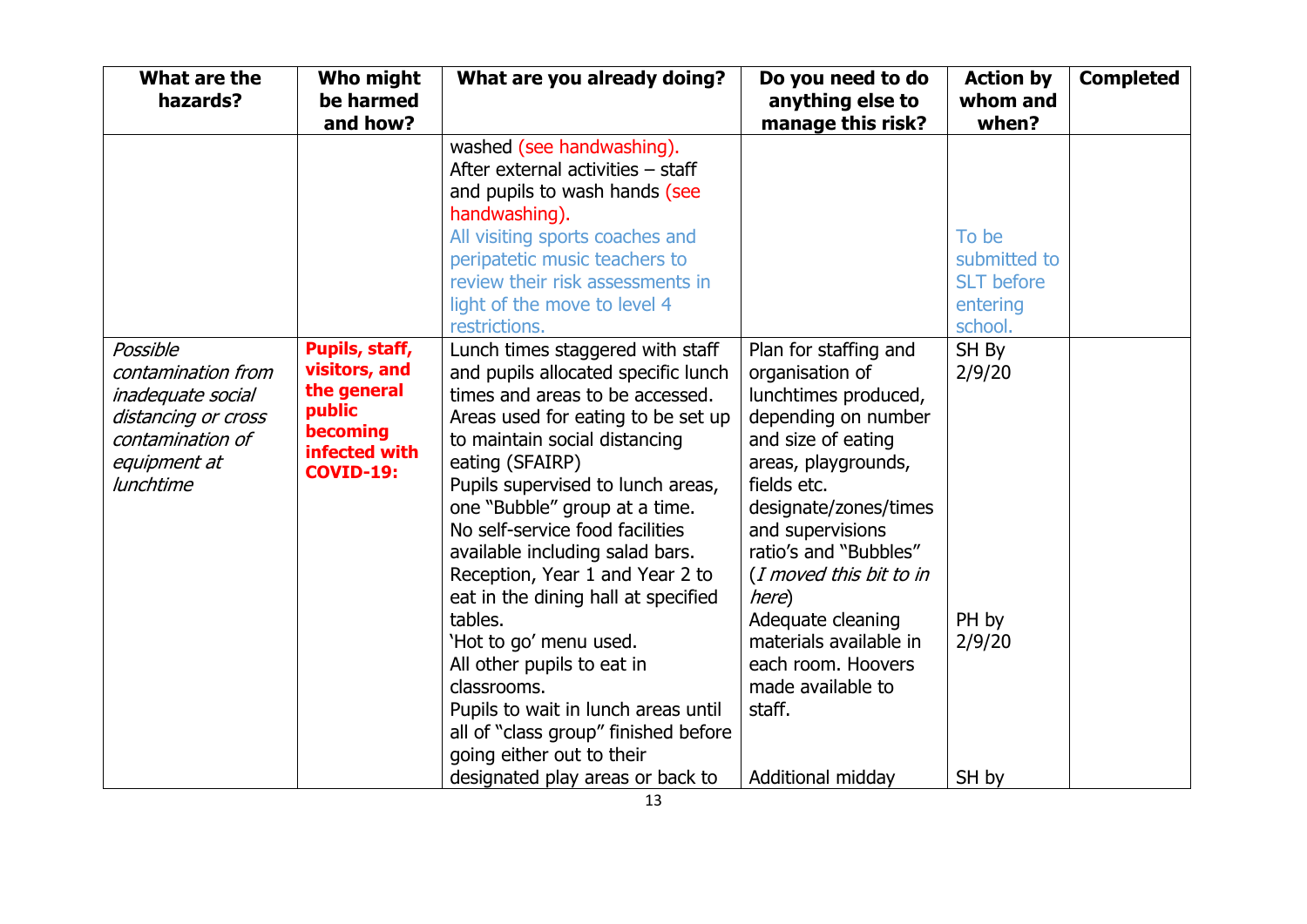| What are the<br>hazards?                                                                                           | <b>Who might</b><br>be harmed<br>and how?                                                                 | What are you already doing?                                                                                                                   | Do you need to do<br>anything else to<br>manage this risk?                                     | <b>Action by</b><br>whom and<br>when? | <b>Completed</b> |
|--------------------------------------------------------------------------------------------------------------------|-----------------------------------------------------------------------------------------------------------|-----------------------------------------------------------------------------------------------------------------------------------------------|------------------------------------------------------------------------------------------------|---------------------------------------|------------------|
|                                                                                                                    |                                                                                                           | classroom<br>Only hard equipment that can be<br>sanitised prior and after use to be<br>available to pupils                                    | hours allocated to<br>cover the longer lunch<br>session.                                       | 2/9/20                                |                  |
|                                                                                                                    |                                                                                                           | Supervised hand washing of<br>pupils prior to lunch (see<br>handwashing).<br>If catering facilities in operation                              | SLT to receive a copy<br>of Risk assessment<br>from DCC catering.                              | <b>DCC</b><br>catering by<br>2/9/20   |                  |
|                                                                                                                    |                                                                                                           | on site, ensure robust procedure<br>in place to manage $-$ good<br>hygiene procedures should<br>already be in place.                          | Catering team to<br>review risk<br>assessments                                                 | <b>DCC</b><br>catering<br>daily       |                  |
|                                                                                                                    |                                                                                                           |                                                                                                                                               | SLT to discuss with<br>catering team how<br>break and lunch<br>periods will be<br>managed      | MH by<br>2/9/20                       |                  |
| Possible<br>contamination from<br>inadequate social<br>distancing in other<br>communal<br>gatherings -<br>assembly | Pupils, staff,<br>visitors, and<br>the general<br>public<br>becoming<br>infected with<br><b>COVID-19:</b> | No full school assemblies to take<br>place to reduce mixing of<br>bubbles.<br>Consider virtual assemblies.                                    | Worship to be<br>conducted in class                                                            | All staff                             |                  |
| Insufficient access to<br>first aid                                                                                | Pupils, staff,<br>visitors, and<br>the general<br>public may<br>sustain                                   | Sufficient first aid provisions are<br>in place in line with the schools<br>first aid risk assessment.<br>Minor incidents of first aid may be | Review first aid risk<br>assessment $-$ with<br>reception, and yr. 1<br>pupils in school there | $KC - by$<br>2/9/20                   |                  |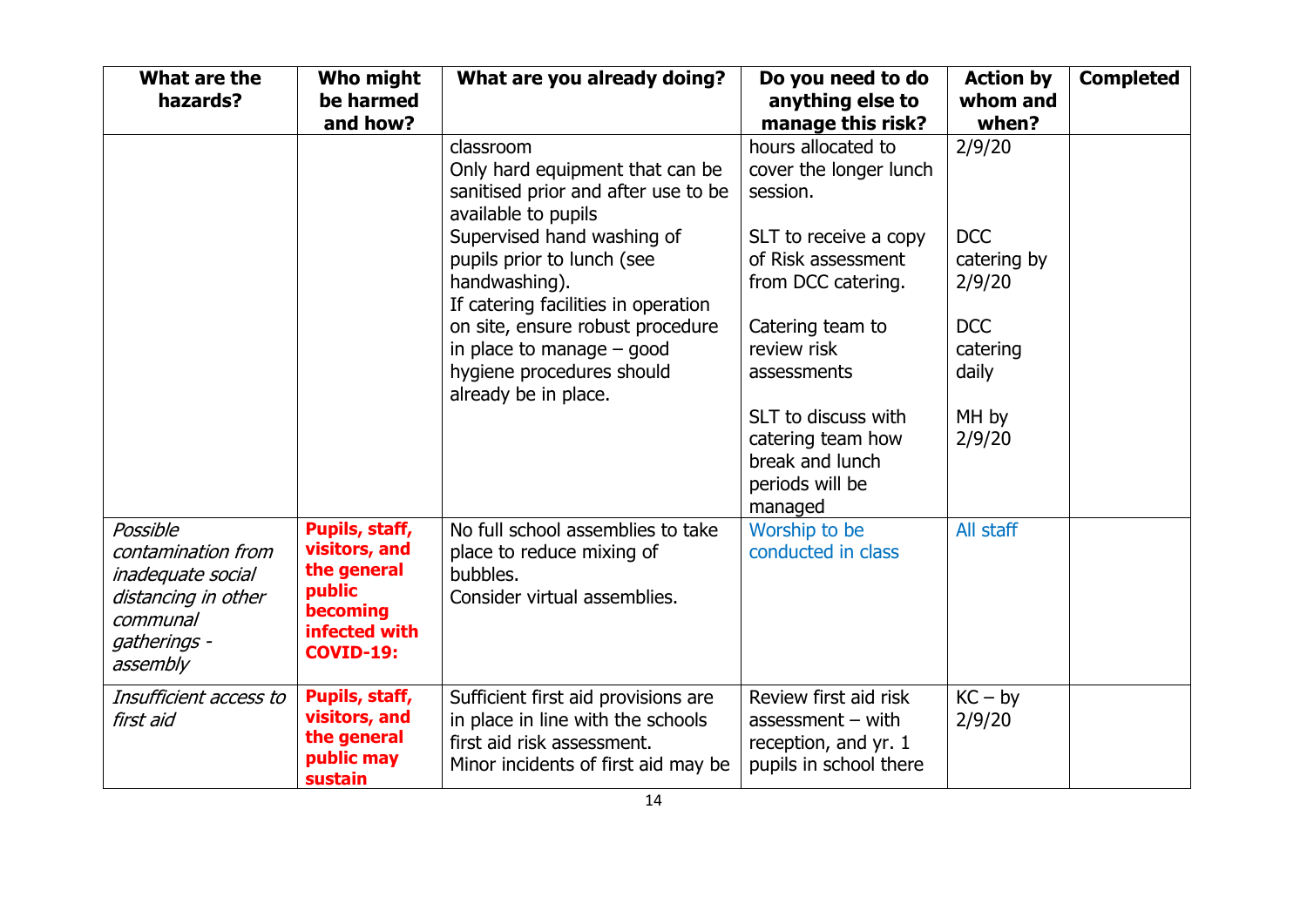| What are the<br>hazards?                                                                       | Who might<br>be harmed<br>and how?                                                                        | What are you already doing?                                                                                                                                                                                                                                                                                                                                                                                                                                                                                                                                          | Do you need to do<br>anything else to<br>manage this risk?                                                                                                                                                             | <b>Action by</b><br>whom and<br>when?                           | <b>Completed</b> |
|------------------------------------------------------------------------------------------------|-----------------------------------------------------------------------------------------------------------|----------------------------------------------------------------------------------------------------------------------------------------------------------------------------------------------------------------------------------------------------------------------------------------------------------------------------------------------------------------------------------------------------------------------------------------------------------------------------------------------------------------------------------------------------------------------|------------------------------------------------------------------------------------------------------------------------------------------------------------------------------------------------------------------------|-----------------------------------------------------------------|------------------|
|                                                                                                | greater injury<br>through<br>inadequate<br>support and<br>treatment                                       | managed within designated<br>bubbles i.e. small bump/graze, if<br>in any doubt a first aider will be<br>called to assess.<br>All incidents of first aid must be<br>recorded with HT or member of<br>SLT reviewing on a daily basis.<br>Significant injuries a trained first<br>aider to be called and deal with<br>the incident in designated area or<br>to attend to the child in their<br>bubble if not possible.                                                                                                                                                  | must be as an<br>absolute minimum an<br>emergency paediatric<br>trained member of<br>staff on site (ideally a<br>12-hour paediatric<br>trained first aider)                                                            |                                                                 |                  |
| Possible<br>contamination by<br>close contact when<br>providing first aid or<br>care to pupils | Pupils, staff,<br>visitors, and<br>the general<br>public<br>becoming<br>infected with<br><b>COVID-19:</b> | Standard universal hygiene<br>measures should be followed in<br>line with first aid training at all<br>times.<br>Disposable gloves are universally<br>recommended to be worn when<br>providing first aid and this should<br>be adhered to.<br>It is not deemed necessary to<br>wear a face mask when dealing<br>with general first aid even if social<br>distancing cannot be maintained<br>- refer to Government Guidance.<br>Staff administering first aid to any<br>other adult, additional PPE mask<br>should worn if social distancing<br>cannot be maintained. | Goggles/visors are<br>available if supporting<br>a child who is<br>symptomatic and for<br>all first aid, should<br>staff require it.<br>Reminder of health &<br>safety guidance of<br>wearing & removing<br>PPE issued | TR to<br>ensure<br>adequate<br>supply.<br>by MH/SH<br>on 2/9/20 |                  |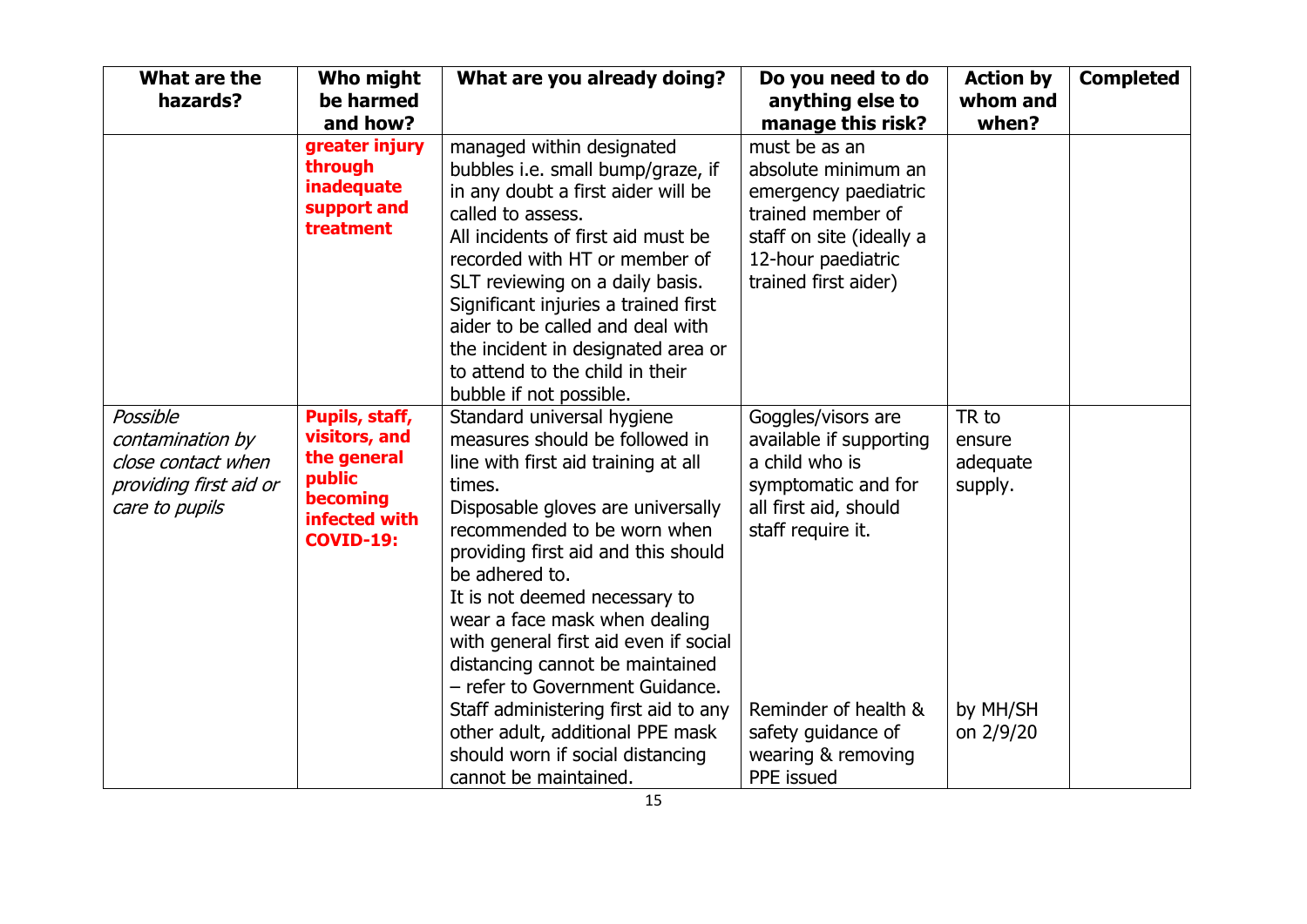| What are the<br>hazards?                                          | Who might<br>be harmed<br>and how?                                                                        | What are you already doing?                                                                                                                                                                                                                                                                                                                                                                                                                                                | Do you need to do<br>anything else to<br>manage this risk?                                                                                                                                           | <b>Action by</b><br>whom and<br>when?                                                              | <b>Completed</b> |
|-------------------------------------------------------------------|-----------------------------------------------------------------------------------------------------------|----------------------------------------------------------------------------------------------------------------------------------------------------------------------------------------------------------------------------------------------------------------------------------------------------------------------------------------------------------------------------------------------------------------------------------------------------------------------------|------------------------------------------------------------------------------------------------------------------------------------------------------------------------------------------------------|----------------------------------------------------------------------------------------------------|------------------|
|                                                                   |                                                                                                           | (see contaminated waste)                                                                                                                                                                                                                                                                                                                                                                                                                                                   |                                                                                                                                                                                                      |                                                                                                    |                  |
| Inadequate<br>management of<br>essential pupil<br>medication      | <b>Pupils health</b><br>may suffer if<br>not managed                                                      | Robust medication management<br>procedures within school.<br>Essential medication will be<br>managed within "Bubble" by key<br>member of staff following the<br>school's standard procedures.<br>Where there is specific training<br>required for essential medication,<br>where possible a trained member<br>of staff will be within "Bubble", if<br>this is not possible, the trained<br>staff members name and how to<br>contact must be displayed in the<br>classroom. | IHCP for pupils with<br>ongoing medical needs<br>to be reviewed- it may<br>be necessary to<br>update responses i.e.<br>for seizures face<br>masks and<br>visors/goggles as a<br>standard precaution. | KC by<br>2/9/20                                                                                    |                  |
| Possible<br>contamination from a<br>symptomatic person<br>on site | Pupils, staff,<br>visitors, and<br>the general<br>public<br>becoming<br>infected with<br><b>COVID-19:</b> | Symptomatic person should not<br>be on site $-$ see first section.<br>Should a staff member arrive at<br>school or become symptomatic<br>whilst at school they will be<br>required to leave site<br>immediately, if they need<br>collecting, they will sit in a<br>dedicated room, isolated.<br>Should a pupil become<br>symptomatic whilst at school they<br>will be isolated in a room<br>supervised by a staff member<br>who will be required to wear a                 | Communicate<br>information regarding<br>how to obtain a<br>COVID-19 test<br>Make googles/visors<br>available in case<br>required                                                                     | Exec<br>Headteacher<br>/ Head of<br>School-<br>ongoing<br>School<br><b>Business</b><br>Manager $-$ |                  |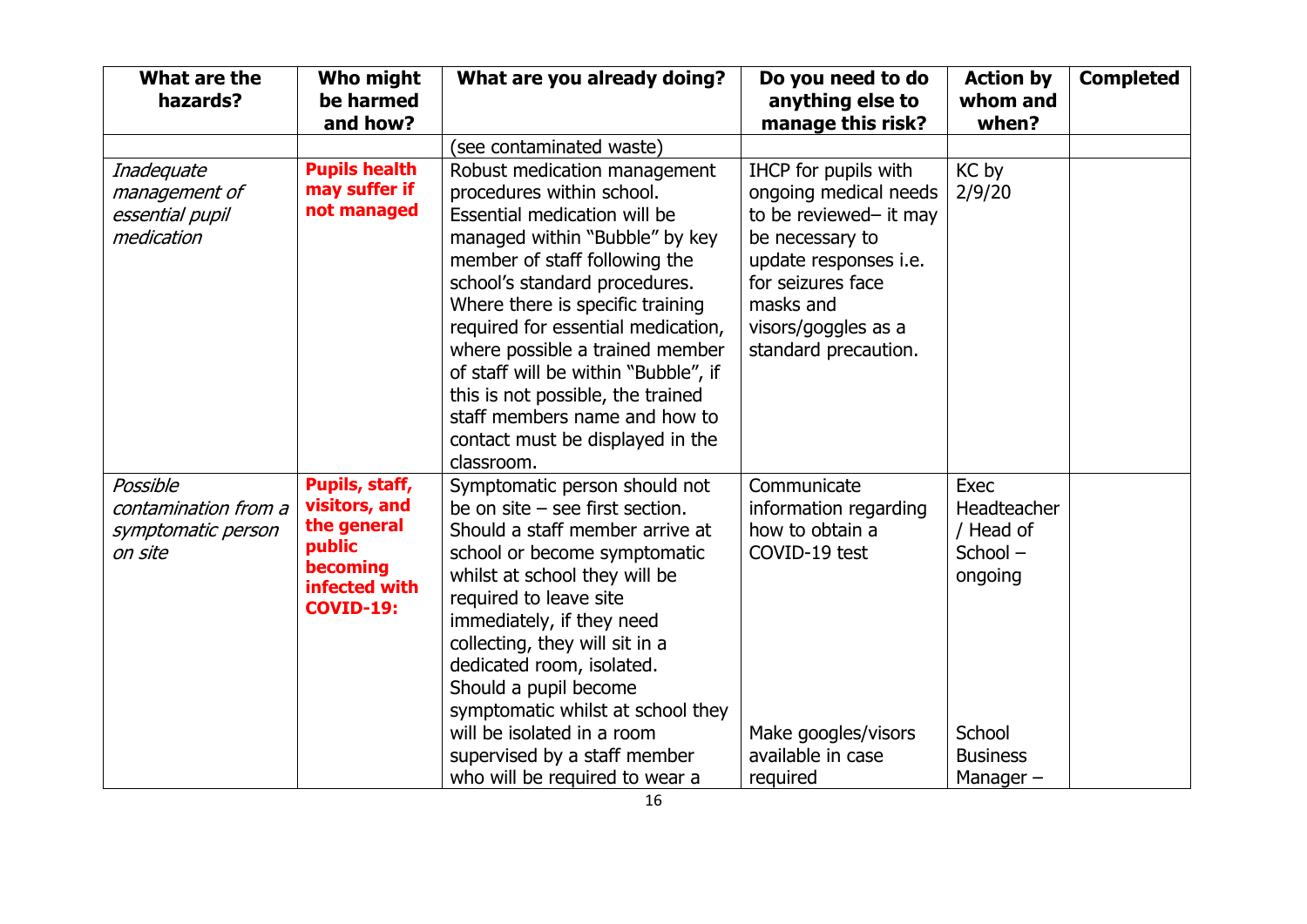| What are the<br>hazards?                                                     | Who might<br>be harmed<br>and how?                                                                        | What are you already doing?                                                                                                                                                                                                                                                                                                                                     | Do you need to do<br>anything else to<br>manage this risk?                                                                                                            | <b>Action by</b><br>whom and<br>when?                                            | <b>Completed</b> |
|------------------------------------------------------------------------------|-----------------------------------------------------------------------------------------------------------|-----------------------------------------------------------------------------------------------------------------------------------------------------------------------------------------------------------------------------------------------------------------------------------------------------------------------------------------------------------------|-----------------------------------------------------------------------------------------------------------------------------------------------------------------------|----------------------------------------------------------------------------------|------------------|
|                                                                              |                                                                                                           | fluid resistant surgical face mask,<br>disposable gloves and apron for<br>the duration of the supervision,<br>parent/carer will be contacted<br>and required to collect pupil asap.<br>Staff member supervising will<br>then remove all PPE and disposed<br>of (see contaminated waste) and<br>will wash hands.<br>Government quidance will then be<br>followed |                                                                                                                                                                       | 01/09/20                                                                         |                  |
| Insufficient or<br><i>inappropriate PPE</i><br>available or misuse<br>of PPE | Pupils, staff,<br>visitors, and<br>the general<br>public<br>becoming<br>infected with<br><b>COVID-19:</b> | Disposable gloves, aprons,<br>goggles/visors, and masks are<br>available for use as identified<br>required.<br>Where PPE is identified as<br>required for a task it must be<br>worn.<br>Staff are encouraged to wear face<br>shields when working with                                                                                                          | (Suggest WHO video<br>for masks)<br>WHO video<br>Nb caretaker in video<br>is someone caring for<br>ill persons<br>(Suggest NHS video<br>for handwashing)<br>NHS video | Executive<br>Headteacher<br>/ Head of<br>School $-$<br>01/09/20<br>From $4/1/21$ |                  |
|                                                                              |                                                                                                           | children for general teaching. If<br>2m distance cannot be achieved,<br>it is strongly recommended.<br>Staff will be shown how to safely<br>don and doff PPE.                                                                                                                                                                                                   | Reminder of health &<br>safety guidance above                                                                                                                         |                                                                                  |                  |
| Inadequate<br>management of<br>circulation areas                             | Pupils, staff,<br>visitors, and<br>the general<br>public                                                  | The movement of staff and pupils<br>around the school to be planned<br>and manged when moving to<br>different areas for break times,                                                                                                                                                                                                                            | Movement around the<br>school is minimal.<br>Staggered break times<br>are in place.                                                                                   | All School<br>staff - daily                                                      |                  |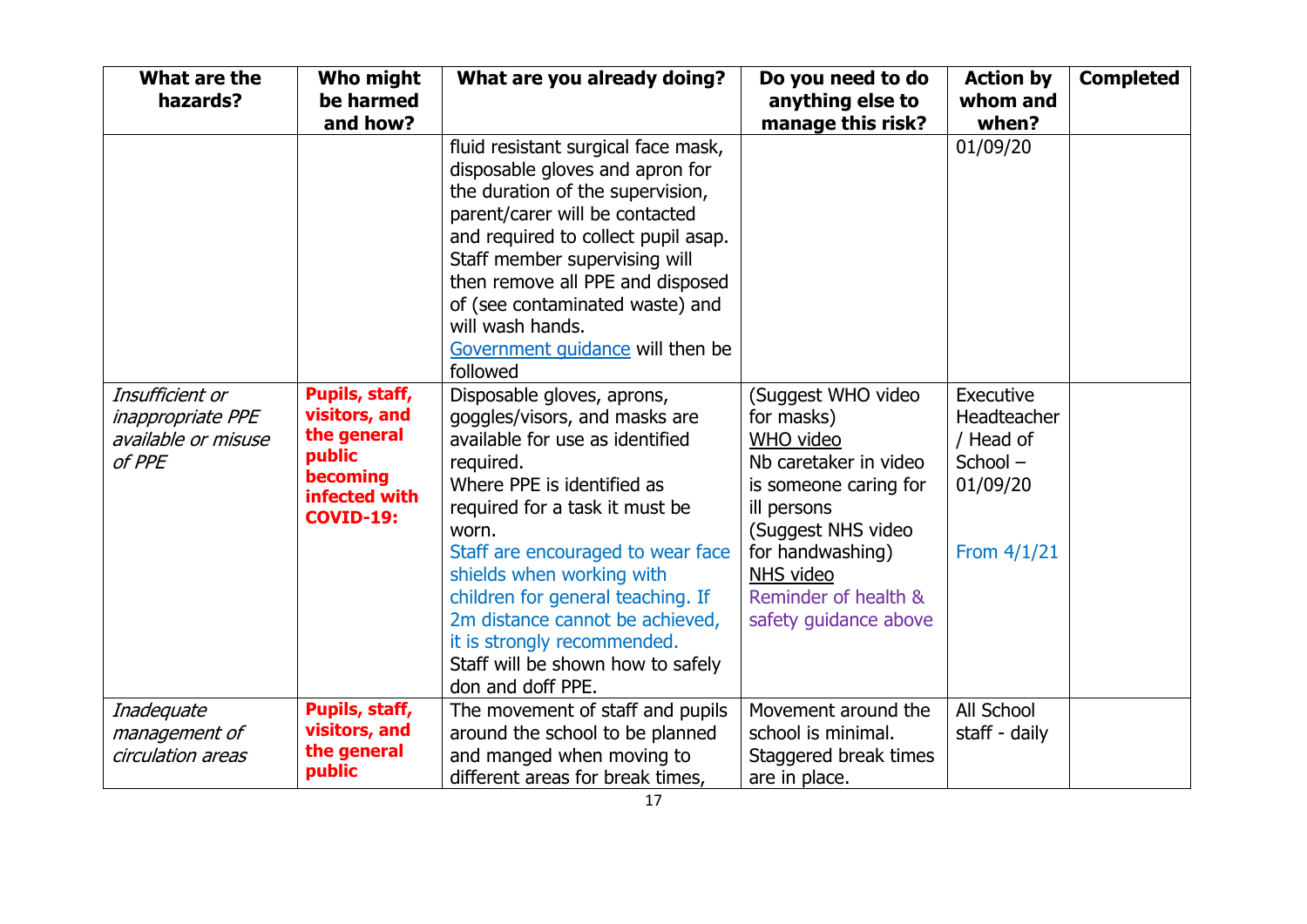| What are the<br>hazards?                                                                                                                                              | Who might<br>be harmed<br>and how?                                                                       | What are you already doing?                                                                                                                                                                                                                                                                                                                                              | Do you need to do<br>anything else to<br>manage this risk?                                                                                      | <b>Action by</b><br>whom and<br>when?                                                    | <b>Completed</b> |
|-----------------------------------------------------------------------------------------------------------------------------------------------------------------------|----------------------------------------------------------------------------------------------------------|--------------------------------------------------------------------------------------------------------------------------------------------------------------------------------------------------------------------------------------------------------------------------------------------------------------------------------------------------------------------------|-------------------------------------------------------------------------------------------------------------------------------------------------|------------------------------------------------------------------------------------------|------------------|
|                                                                                                                                                                       | becoming<br>infected with<br><b>COVID-19</b>                                                             | lunch times and when accessing<br>other areas with unnecessary<br>movement around the school<br>restricted.<br>Whilst it is acknowledged that fire<br>doors play and integral role in<br>school safety, it is currently<br>assessed that key corridor doors<br>will be held open to avoid handle<br>contamination.<br>Fire doors to be closed when<br>pupils leave site. | Movement is on the<br>left of the corridor.<br>Classroom doors to be<br>wedged open if<br>possible.<br>Doors to be wedged<br>open each morning. | PH Daily                                                                                 |                  |
| Possible<br>contamination from<br>inadequate social<br>distancing/equipment<br>contamination in<br>staff areas i.e.<br>staffroom, staff<br>offices, PPA rooms<br>etc. | Pupils, staff,<br>visitors, and<br>the general<br>public<br>becoming<br>infected with<br><b>COVID-19</b> | Appropriate Social distancing<br>must be attempted at all times.<br>Staff not to enter offices without<br>invite/prior planning.<br>Staff must wash hands on<br>entering staff room before<br>preparing and food or making<br>drinks<br>Within staffroom chairs to be<br>positioned/moves to promote<br>social distancing.<br>Staff to wash hands prior on               | Reminder issued to all<br>staff<br>Checked and set up<br>following summer                                                                       | $SH/MH -$<br>2/9/20<br>PH by<br>2/9/20<br>SH/MH on<br>2/9/20<br>Then staff<br>to monitor |                  |
|                                                                                                                                                                       |                                                                                                          | entering staff room before<br>preparing and food or making<br>drinks.<br>Hand sanitiser to be available in                                                                                                                                                                                                                                                               | holiday clean<br>Reminder issued                                                                                                                | each other<br>& report any<br>breeches to<br>a member                                    |                  |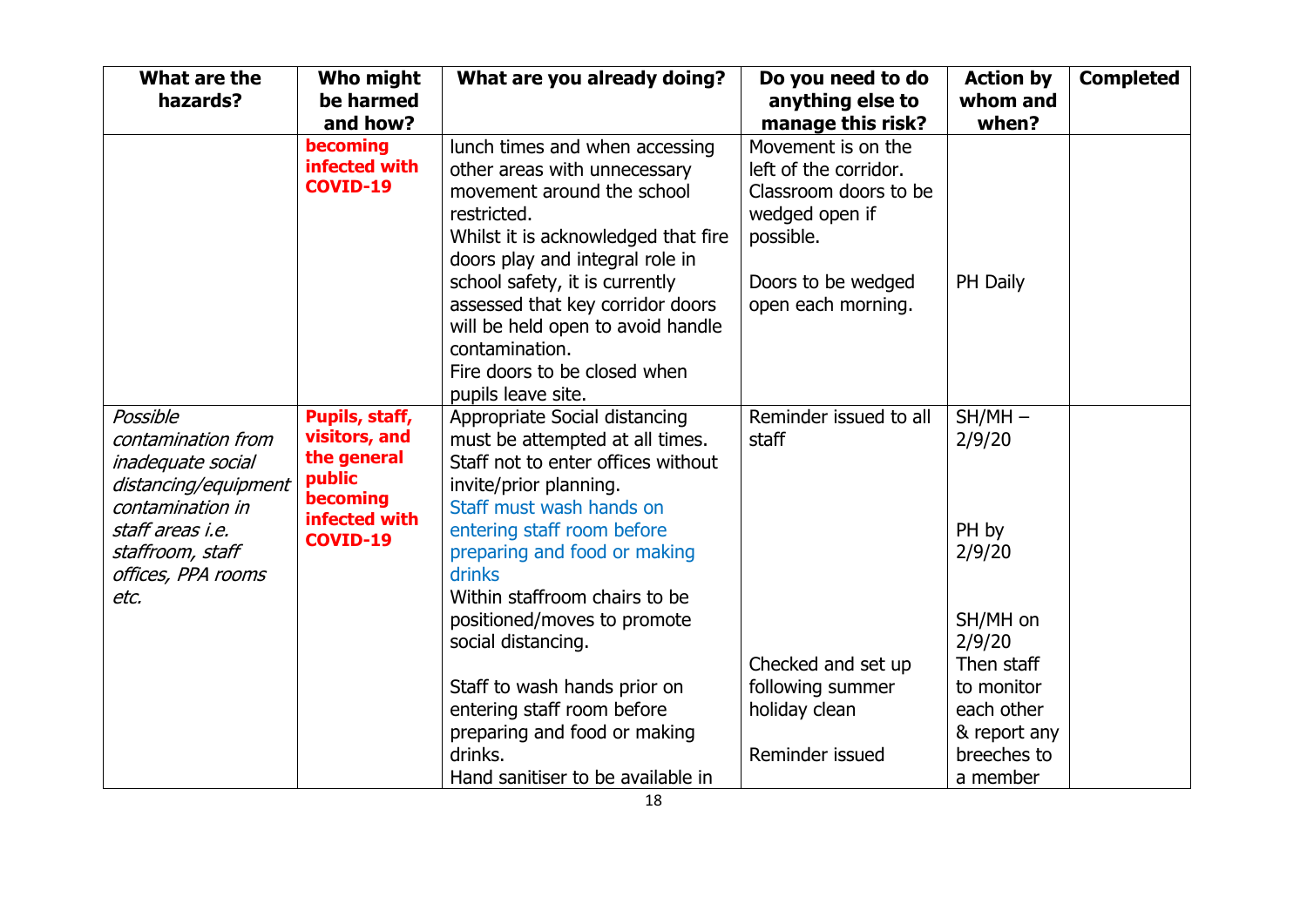| What are the<br>hazards? | Who might<br>be harmed<br>and how? | What are you already doing?                                           | Do you need to do<br>anything else to<br>manage this risk? | <b>Action by</b><br>whom and<br>when? | <b>Completed</b> |
|--------------------------|------------------------------------|-----------------------------------------------------------------------|------------------------------------------------------------|---------------------------------------|------------------|
|                          |                                    | staff room and used before                                            |                                                            | of SLT                                |                  |
|                          |                                    | touching any communal                                                 |                                                            | All staff -                           |                  |
|                          |                                    | equipment such as kettle, fridge                                      |                                                            | ongoing                               |                  |
|                          |                                    | cupboards dishwasher.                                                 |                                                            |                                       |                  |
|                          |                                    | Where shared computers are                                            |                                                            |                                       |                  |
|                          |                                    | used for PPA, desk, computer,                                         |                                                            |                                       |                  |
|                          |                                    | keyboard, and mouse to be                                             |                                                            |                                       |                  |
|                          |                                    | cleaned using appropriate                                             |                                                            |                                       |                  |
|                          |                                    | cleaning/sanitising materials prior                                   |                                                            |                                       |                  |
|                          |                                    | to use.                                                               |                                                            |                                       |                  |
|                          |                                    | Windows to be opened to enable                                        |                                                            |                                       |                  |
|                          |                                    | circulation of fresh air when                                         |                                                            |                                       |                  |
|                          |                                    | occupied, windows to be                                               |                                                            |                                       |                  |
|                          |                                    | opened/closed using disposable                                        |                                                            |                                       |                  |
|                          |                                    | tissue.                                                               |                                                            |                                       |                  |
|                          |                                    | Staff must not be in close contact<br>with another member of staff.   |                                                            |                                       |                  |
|                          |                                    |                                                                       |                                                            |                                       |                  |
|                          |                                    | All staff meetings/briefings to be<br>conducted remotely if possible. |                                                            |                                       |                  |
| Insufficient or          | Pupils, staff,                     | Cleaning regimes are increased.                                       | Staff to have easy                                         | PH daily.                             |                  |
| ineffective cleaning     | visitors, and                      | Cleaning of toilets, washrooms                                        | access to cleaning                                         |                                       |                  |
|                          | the general                        | and touch points will be cleaned                                      | products.                                                  |                                       |                  |
|                          | public                             | at the end of the school morning                                      | PH to monitor the                                          | PH <sub>&amp;</sub>                   |                  |
|                          | becoming                           | in addition to usual cleaning                                         | need for further                                           | discuss with                          |                  |
|                          | infected with                      | Cleaners should continue to wear                                      | cleaning rounds.                                           | TR and/or                             |                  |
|                          | COVID-19                           | clothing and PPE as determined                                        |                                                            | <b>SLT</b>                            |                  |
|                          |                                    | by their existing risk assessments.                                   |                                                            |                                       |                  |
|                          |                                    | Standard cleaning regimes have                                        |                                                            |                                       |                  |
|                          |                                    | been adapted and updated to                                           |                                                            |                                       |                  |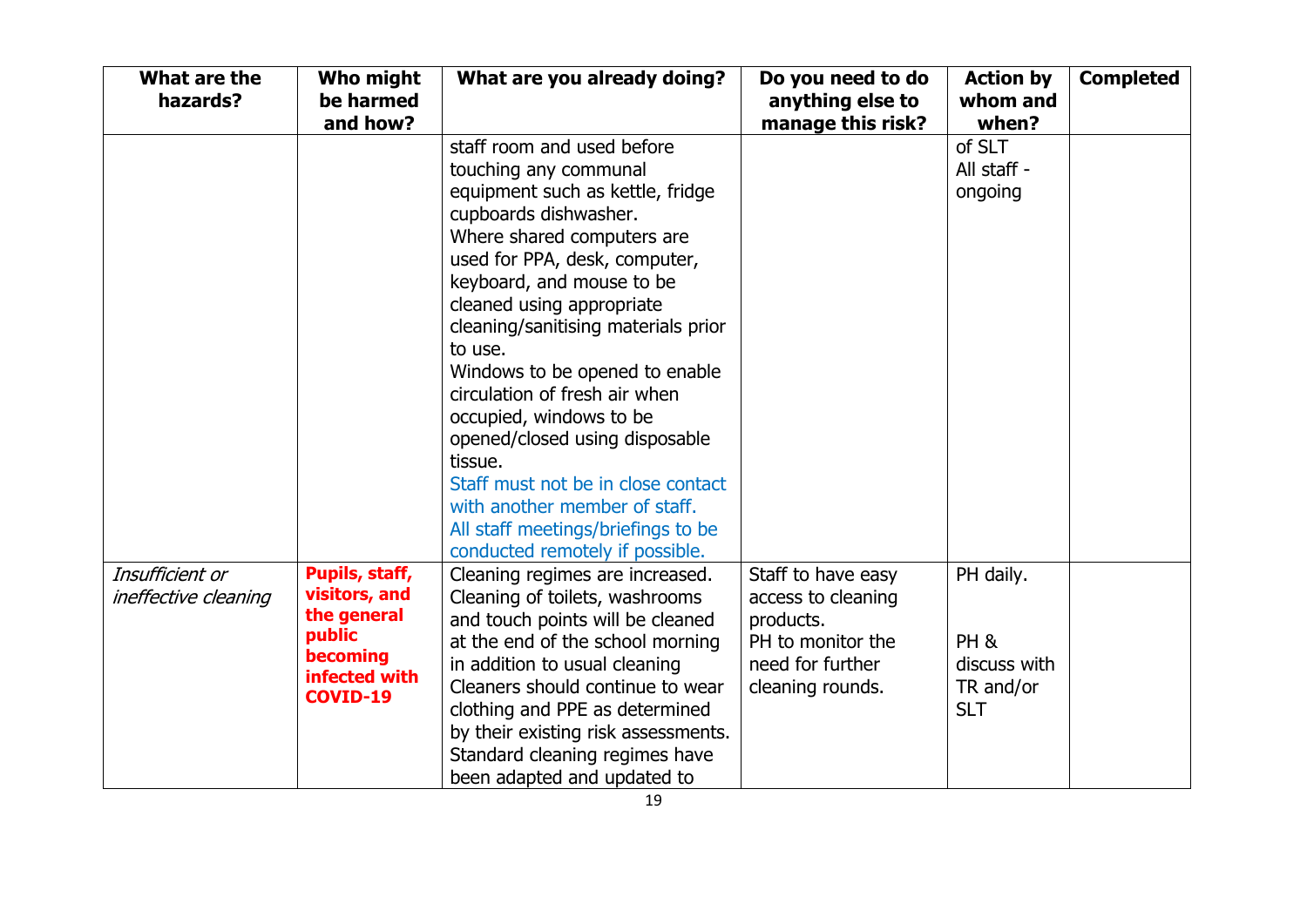| What are the<br>hazards? | Who might<br>be harmed<br>and how? | What are you already doing?                                                                                                                                                                                                                                                                                                                                                                                                                                                                                                     | Do you need to do<br>anything else to<br>manage this risk?                                                                                                | <b>Action by</b><br>whom and<br>when?                           | <b>Completed</b> |
|--------------------------|------------------------------------|---------------------------------------------------------------------------------------------------------------------------------------------------------------------------------------------------------------------------------------------------------------------------------------------------------------------------------------------------------------------------------------------------------------------------------------------------------------------------------------------------------------------------------|-----------------------------------------------------------------------------------------------------------------------------------------------------------|-----------------------------------------------------------------|------------------|
|                          |                                    | ensure all areas being used are<br>cleaned at least daily with all hard<br>surfaces disinfected with<br>appropriate cleaning/sanitising<br>cleaning products (where<br>appropriate, disposable<br>cloths/tissue to be used for hard<br>surfaces such as desks,<br>bookcases etc)<br>in addition to standard cleaning<br>regimes.<br>Cleaning regimes have been<br>developed so that cleaning staff<br>are able to maintain appropriate<br>social distance at all times<br>between colleagues, other school<br>staff and pupils. | Ensure cleaning staff<br>have information fully<br>communicated to then<br>with training as<br>$required - during$<br>reopening induction in<br>September | Executive<br>Headteacher<br>/ Head of<br>$School -$<br>01/09/20 |                  |
|                          |                                    | Cleaning of classrooms, offices,<br>and toilets to be cleaned when no<br>staff or pupils within area.<br>Staff are expected to maintain the<br>staffroom clean and tidy during<br>the day, clearing up after<br>themselves and wiping surfaces<br>with antibacterial spray and<br>disposable tissue as they go<br>along.<br>Where non disposable                                                                                                                                                                                |                                                                                                                                                           |                                                                 |                  |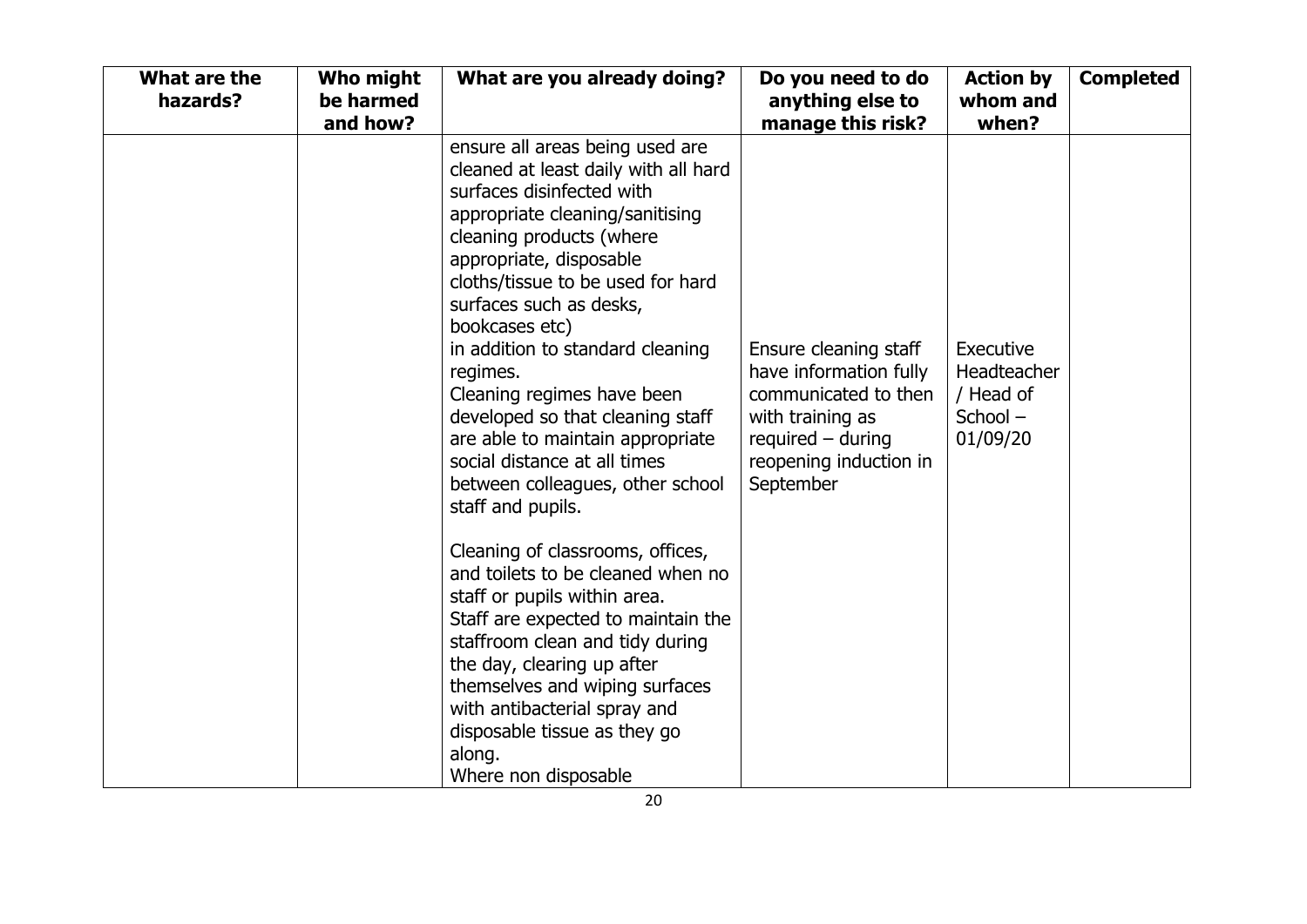| What are the<br>hazards?                                                 | <b>Who might</b><br>be harmed<br>and how?                                                                | What are you already doing?                                                                                                                                                                                                                                                                                                                                                                                                                                                                                                                                             | Do you need to do<br>anything else to<br>manage this risk? | <b>Action by</b><br>whom and<br>when? | <b>Completed</b> |
|--------------------------------------------------------------------------|----------------------------------------------------------------------------------------------------------|-------------------------------------------------------------------------------------------------------------------------------------------------------------------------------------------------------------------------------------------------------------------------------------------------------------------------------------------------------------------------------------------------------------------------------------------------------------------------------------------------------------------------------------------------------------------------|------------------------------------------------------------|---------------------------------------|------------------|
|                                                                          |                                                                                                          | cloths/mops are used, cross<br>contamination must be carefully<br>considered, and these must be<br>disinfected daily after use or<br>washed at a temperature of 90°<br>or greater after use.<br>Additional cleaning of touch<br>points is taking place daily (all<br>door handles, light switches, and<br>handrails etc.).<br>All internal bins will be emptied<br>daily to external secure bins.<br>In the event of a confirmed or<br>suspected COVID-19 case in the<br>school, Government quidelines<br>COVID-19 cleaning of additional<br>cleaning will be followed. |                                                            |                                       |                  |
| <b>Ineffective</b><br>management of<br>potentially<br>contaminated waste | Pupils, staff,<br>visitors, and<br>the general<br>public<br>becoming<br>infected with<br><b>COVID-19</b> | Standard waste will continue to<br>be managed in line with existing<br>arrangements.<br>Any waste that is considered to<br>be potentially<br>infected/contaminated will be<br>double bagged before placing<br>immediately in a secure area for<br>72 hours prior to placing in bins;<br>this will include any used PPE and<br>any used tissues by persons who<br>are unwell and awaiting                                                                                                                                                                                |                                                            | Site staff-<br>ongoing                |                  |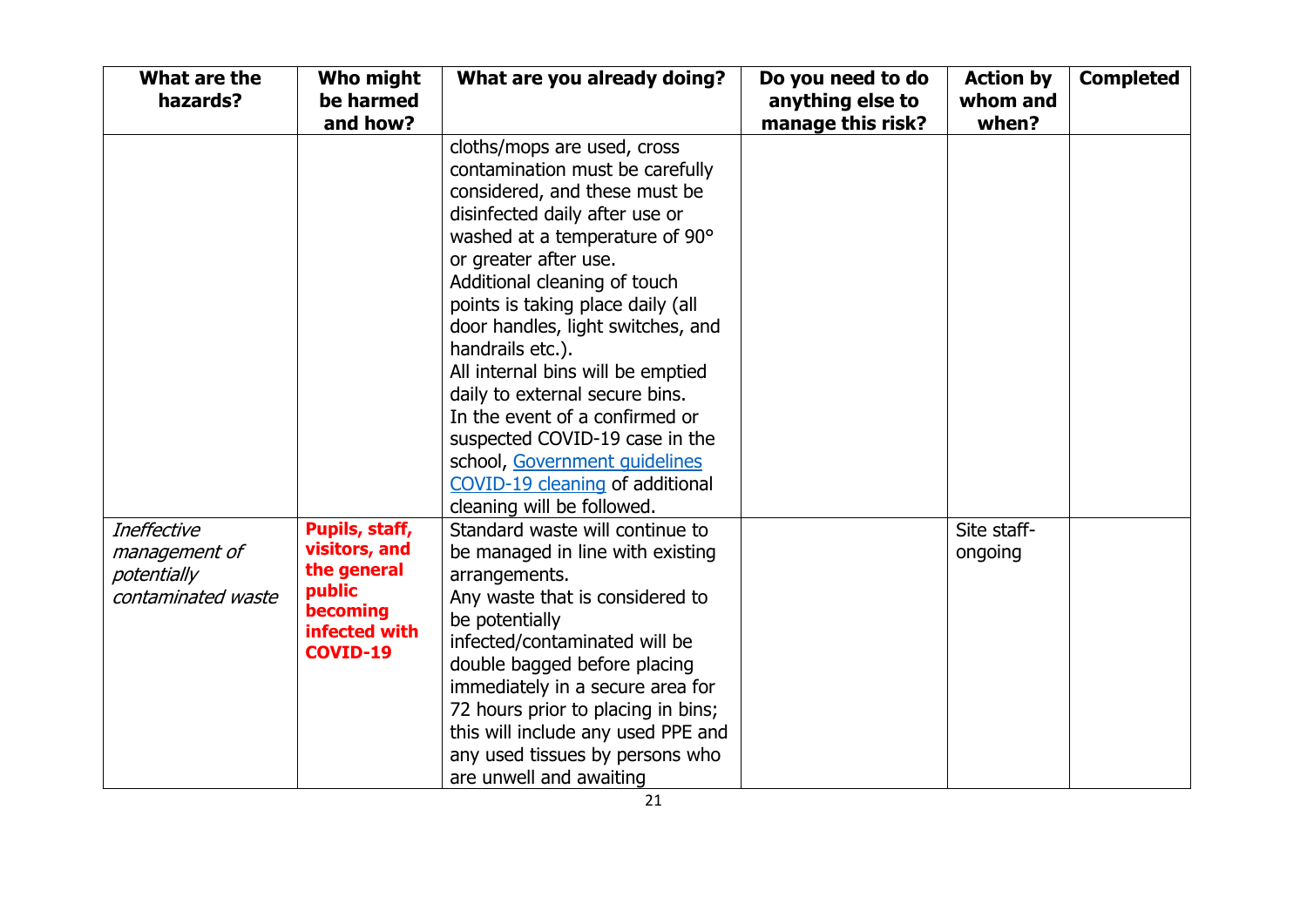| What are the<br>hazards?                                                               | Who might<br>be harmed<br>and how?                                                                           | What are you already doing?                                                                                                                                                                                                                                                                                                                                                                                                                             | Do you need to do<br>anything else to<br>manage this risk?                                                                                        | <b>Action by</b><br>whom and<br>when?              | <b>Completed</b> |
|----------------------------------------------------------------------------------------|--------------------------------------------------------------------------------------------------------------|---------------------------------------------------------------------------------------------------------------------------------------------------------------------------------------------------------------------------------------------------------------------------------------------------------------------------------------------------------------------------------------------------------------------------------------------------------|---------------------------------------------------------------------------------------------------------------------------------------------------|----------------------------------------------------|------------------|
|                                                                                        |                                                                                                              | collection.                                                                                                                                                                                                                                                                                                                                                                                                                                             |                                                                                                                                                   |                                                    |                  |
| Use of third-party<br>facilities                                                       | Pupils, staff,<br>visitors, and<br>the general<br>public<br>becoming<br>infected with<br>COVID-19            | Overnight will not take place.<br>Any off-site activity be thoroughly<br>risk assessed in line with the<br>educational visit policy and visits<br>will only take place with students<br>from individual bubbles.                                                                                                                                                                                                                                        | Edale & Lea Green<br>residentials in<br>November to be<br>reviewed.                                                                               | SLT by end<br><b>of</b><br>September               |                  |
| Inadequate social<br>distancing and<br>contaminated<br>surfaces on public<br>transport | Pupils, staff,<br>visitors, and<br>the general<br>public<br>becoming<br>infected with<br><b>COVID-19</b>     | Where staff and pupils access<br>school by public transport they<br>must wear a face covering at all<br>times. On exiting public transport<br>face mask should be carefully<br>doffed to avoid contamination<br>into a sealed plastic bag.<br>On arrival at school hands to be<br>sanitised in line with standard<br>arrival procedures.<br>It is strongly advised that<br>wherever possible the use of<br>public transport should be a last<br>resort. | School to establish<br>who this applies to                                                                                                        | SH to<br>contact staff<br>and parents<br>by 3/9/20 |                  |
| <b>Behaviour</b> and<br>wellbeing of Pupils<br><b>SEND</b><br>Behaviour                | <b>Pupils and</b><br>staff may be<br>affected by<br>physical,<br>mental, and<br>emotional<br>injury/distress | Review of current risk<br>assessments that individual pupils<br>may have.<br>Consider risk assessments for<br>other pupils who may not<br>previously have been risk<br>assessed in view of current                                                                                                                                                                                                                                                      | Review of behaviour<br>policies to ensure<br>COVID-19 related<br>incidents are covered<br>Consider PPE needs as<br>part of risk<br>assessments as | KC, JC & SH<br>by 3/9/20                           |                  |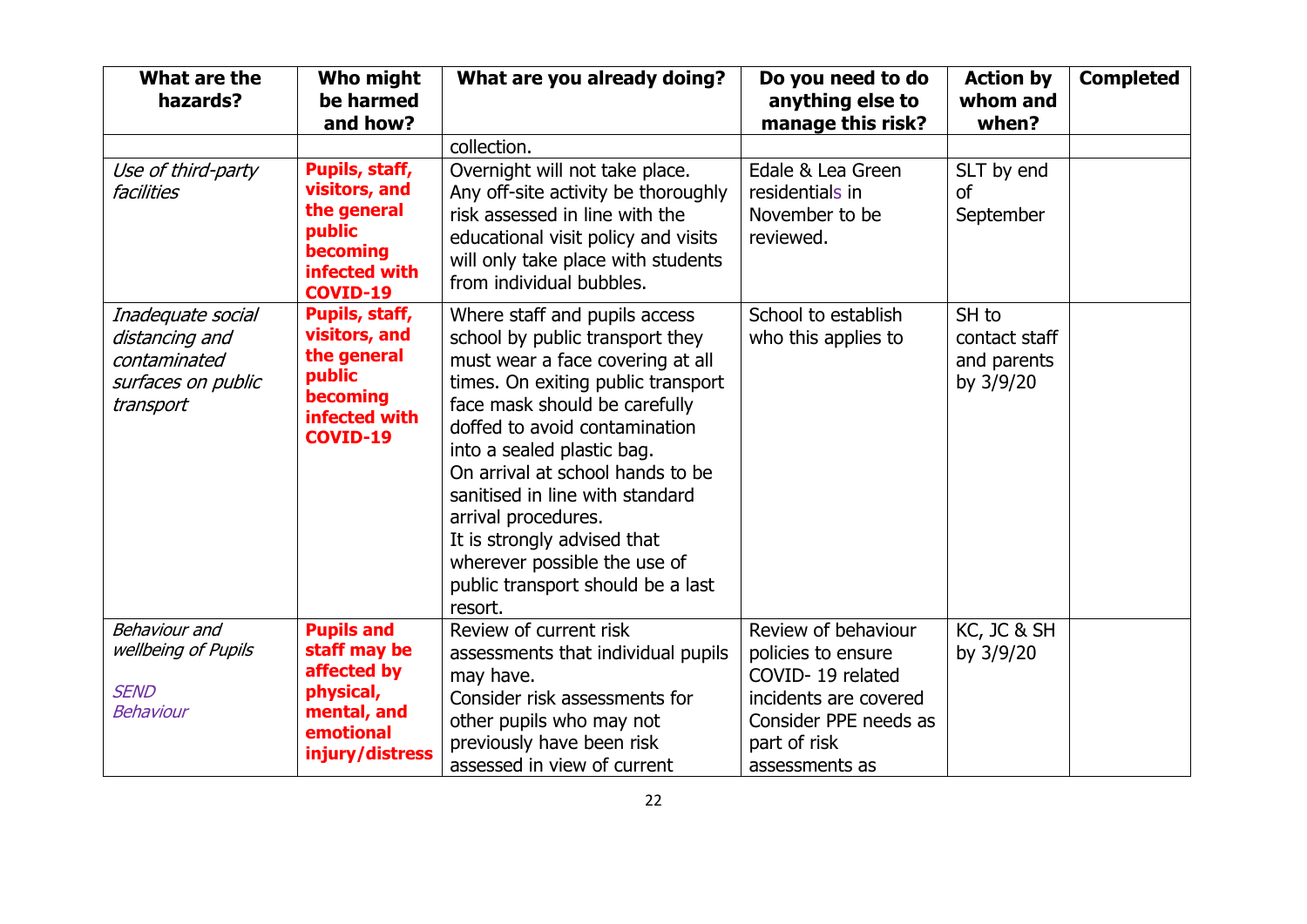| What are the<br>hazards?                                                                                                                                                         | Who might<br>be harmed<br>and how?                                                                                                                            | What are you already doing?                                                                                                                                                                                                                                                                                                                       | Do you need to do<br>anything else to<br>manage this risk?                                                                             | <b>Action by</b><br>whom and<br>when?       | <b>Completed</b> |
|----------------------------------------------------------------------------------------------------------------------------------------------------------------------------------|---------------------------------------------------------------------------------------------------------------------------------------------------------------|---------------------------------------------------------------------------------------------------------------------------------------------------------------------------------------------------------------------------------------------------------------------------------------------------------------------------------------------------|----------------------------------------------------------------------------------------------------------------------------------------|---------------------------------------------|------------------|
|                                                                                                                                                                                  |                                                                                                                                                               | circumstances who may pose a<br>risk; or who may need specific<br>care that cannot be delivered<br>while social distancing; or<br>potentially violent pupils.<br>SENDCO available in school.                                                                                                                                                      | appropriate.<br>If SENDCO not in<br>school, Head of School<br>or Exec Head available                                                   |                                             |                  |
| <b>Ineffective</b><br>safeguarding<br>measures                                                                                                                                   | <b>Pupils may be</b><br>more<br>vulnerable<br>during times<br>of uncertainty,<br>stress, or<br>financial<br>strain                                            | School has robust safeguarding<br>measures in place with a<br>Designated Safeguarding Lead<br>who is available.<br>All staff have had safeguarding<br>training.<br>Staff have been reminded of the<br>importance to look out and not<br>changes to "normal" behaviours<br>of pupils and report any concerns<br>immediately                        | One of 4 DSLs in<br>school and available at<br>all times.<br>Covered during<br>Safeguarding<br>Induction 3/9/20                        | <b>DSLs</b><br>SH and MH                    |                  |
| Stress and anxiety of<br>staff due to<br>uncertainty, changes<br>to working<br>arrangements,<br>changes to home<br>arrangements and<br>concern about<br>contracting COVID-<br>19 | <b>Staff may</b><br>experience<br>higher levels<br>of stress and<br>anxiety<br><b>Potential</b><br>increase in<br>incidents of<br><b>Domestic</b><br>violence | School have stress and wellbeing<br>procedures in place with staff<br>able to access resources to gain<br>support both via school and<br>externally.<br>Mental health and wellbeing<br>information has been shared with<br>staff.<br>SLT regularly checking on staff<br>and have an open door to discuss<br>concerns.<br>SLT reassuring staff and | Review procedures<br>and support available<br>to staff<br>Display Mental Health<br>Week Poster and share<br>where to access<br>support | SH by<br>$3/9/20$ &<br>regular<br>reminders |                  |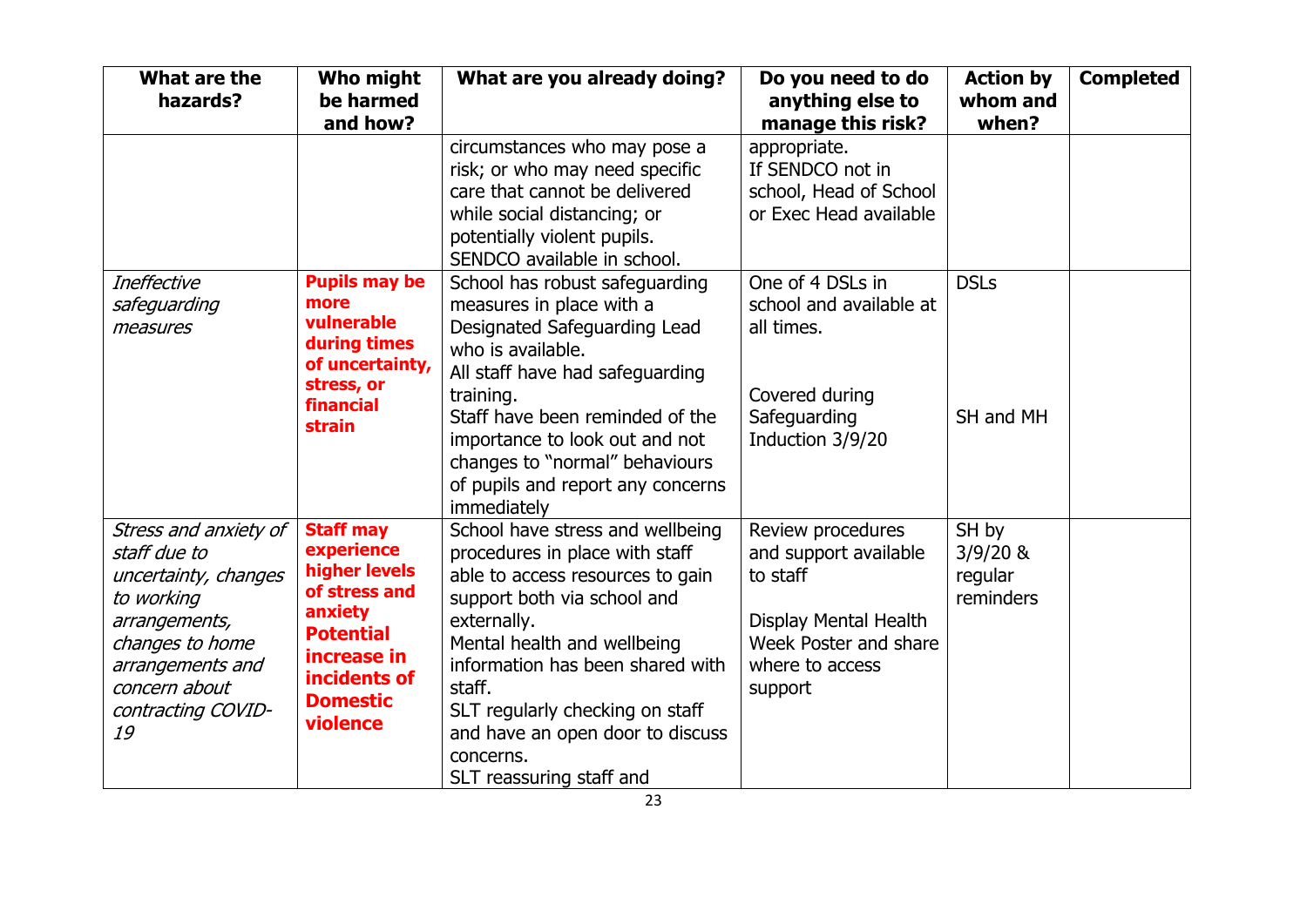| What are the<br>hazards?                                                                                                                                                          | Who might<br>be harmed<br>and how?                                                                                                                                            | What are you already doing?                                                                                                                                                                                                                                                                                                                                                                                                                                                                                                                                                  | Do you need to do<br>anything else to<br>manage this risk?                                                                                                                                              | <b>Action by</b><br>whom and<br>when?                                  | <b>Completed</b> |
|-----------------------------------------------------------------------------------------------------------------------------------------------------------------------------------|-------------------------------------------------------------------------------------------------------------------------------------------------------------------------------|------------------------------------------------------------------------------------------------------------------------------------------------------------------------------------------------------------------------------------------------------------------------------------------------------------------------------------------------------------------------------------------------------------------------------------------------------------------------------------------------------------------------------------------------------------------------------|---------------------------------------------------------------------------------------------------------------------------------------------------------------------------------------------------------|------------------------------------------------------------------------|------------------|
|                                                                                                                                                                                   |                                                                                                                                                                               | communicating thoroughly and<br>opening all measures, controls,<br>and arrangements in place to<br>maintain safety (SFAIRP).                                                                                                                                                                                                                                                                                                                                                                                                                                                 |                                                                                                                                                                                                         |                                                                        |                  |
| Stress and anxiety of<br>pupils due to<br>uncertainty, changes<br>to working<br>arrangements,<br>changes to home<br>arrangements and<br>concern about<br>contracting COVID-<br>19 | <b>Pupils may be</b><br>anxious and<br>worried about<br>returning, may<br>not cope with<br>the change in<br><b>learning</b><br><b>environments</b><br>and structure<br>of day | Parent & pupil questionnaire<br>responses shared with relevant<br>staff & used to plan Recovery<br>Curriculum<br>Discuss and communicate to<br>parents/carers how school will<br>work and ask them to discuss<br>with their child(ren).<br>Ask parents if they consider their<br>child(ren) will have difficulty<br>readjusting and discuss how this<br>can be managed (some pupils<br>may be better still learning at<br>home if very anxious)<br>Structure into school return<br>wellbeing conversations and<br>activities to enable pupils to talk<br>about any concerns. | Communicate with<br>parents' information of<br>providers who can<br>support pupils and<br>parents/carers with<br>anxiety/mental and<br>emotional health<br>$needs - on the school$<br>website & Twitter | SH and MH<br>$SH & JC -$<br>add any<br>further<br>updates by<br>2/9/20 |                  |
| Signature of Senior Leadership Team:                                                                                                                                              |                                                                                                                                                                               |                                                                                                                                                                                                                                                                                                                                                                                                                                                                                                                                                                              | Date:                                                                                                                                                                                                   |                                                                        |                  |
| Date review required:<br>18/1/20                                                                                                                                                  |                                                                                                                                                                               |                                                                                                                                                                                                                                                                                                                                                                                                                                                                                                                                                                              |                                                                                                                                                                                                         |                                                                        |                  |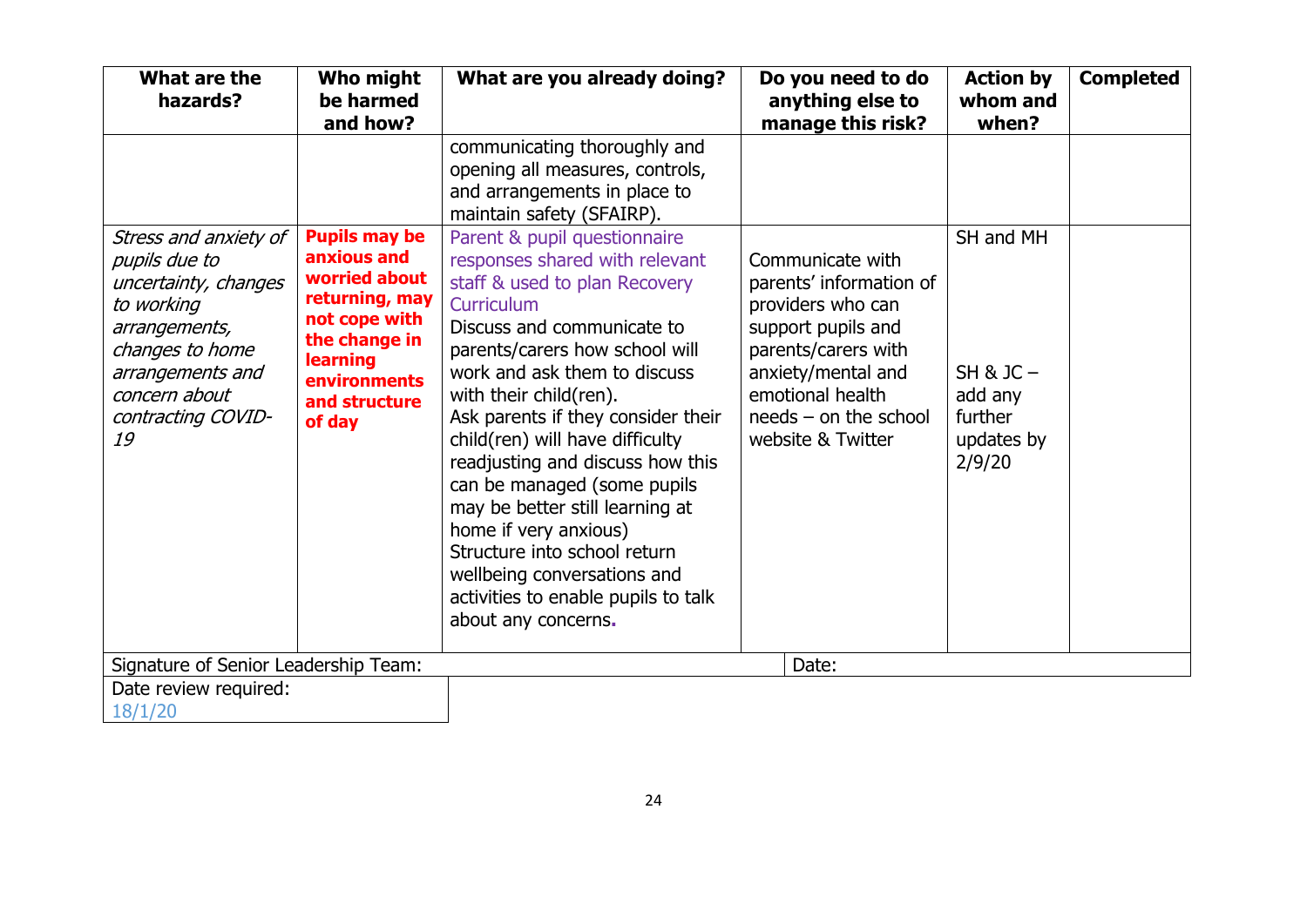| <b>Consultation method</b>    | Who has risk assessment        | Dates of     | Issues identified and any | Action to be  | Action completed |
|-------------------------------|--------------------------------|--------------|---------------------------|---------------|------------------|
|                               | been consulted with:           | consultation | action required:          | completed by: | date:            |
|                               |                                | process:     |                           |               |                  |
| Staff Meetings -              | <b>DDAT</b>                    |              |                           |               |                  |
| Remote                        | <b>Local Governing Body</b>    | $13/07/20 -$ |                           |               |                  |
|                               | <b>SLT</b>                     | 02/09/20     |                           |               |                  |
| <b>Staff Meetings - INSET</b> | <b>Teaching Staff</b>          |              |                           |               |                  |
| / Specific Training           | <b>Support Staff</b>           |              |                           |               |                  |
|                               | <b>School Business Manager</b> |              |                           |               |                  |
| Parents - written             | <b>Administration Teams</b>    |              |                           |               |                  |
| communication                 | Premises and cleaning          |              |                           |               |                  |
|                               | teams                          |              |                           |               |                  |
| All stakeholders -            | Catering Staff                 |              |                           |               |                  |
| School Website                | Parents/Carers                 |              |                           |               |                  |
|                               |                                |              |                           |               |                  |
|                               | TU Reps: Staff                 |              |                           |               |                  |
|                               | encouraged to speak to         |              |                           |               |                  |
|                               | <b>Trade Union</b>             |              |                           |               |                  |
|                               | Representatives if there       |              |                           |               |                  |
|                               | are any concerns. DDAT         |              |                           |               |                  |
|                               | conducting consultation        |              |                           |               |                  |
|                               | with Regional TUs              |              |                           |               |                  |
|                               | through JCC meetings.          |              |                           |               |                  |
|                               |                                |              |                           |               |                  |